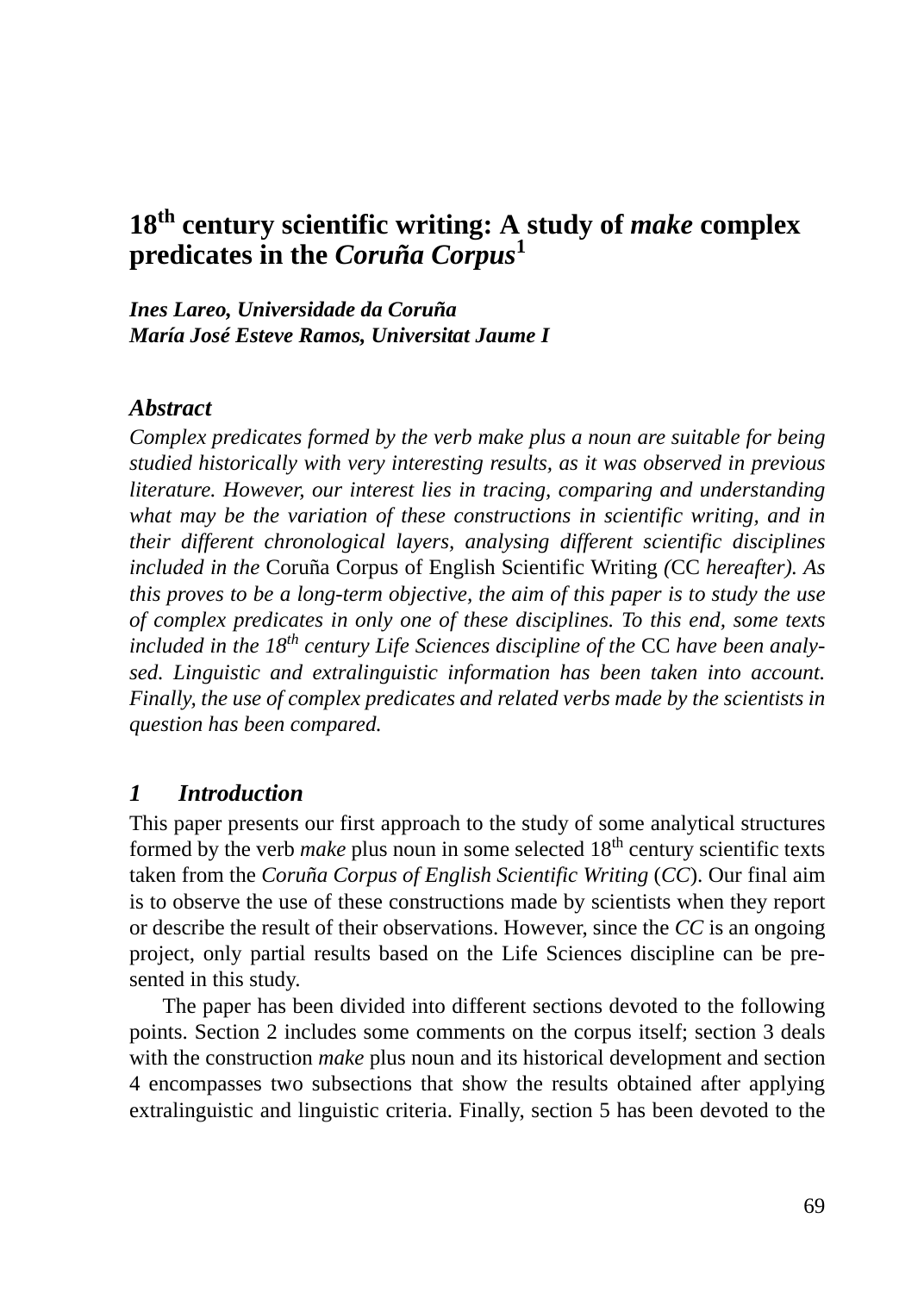comparison between the related verbs and complex predicates frequencies. We have followed the same structure and applied, more or less, the same methodology as in Lareo (forthcoming a) for the sake of a future comparison.

# *2 The* **Coruña Corpus** *project*

The Research Group for Multidimensional Corpus-based Studies in English (*MuStE)*, from A Coruña University is carrying out an ambitious project devoted to the compilation of a corpus of English scientific texts published between 1650 and 1900. This collection of samples for the historical study of scientific writing will not include medical writing given the fact that Profs. Irma Taavitsainen, Päivi Pahta and their team in Helsinki have already taken on this field, $2$ publishing the *Middle English Medical Texts* corpus (Taavitsainen, Pahta and Mäkinen 2006). Therefore, the *CC* will aim to be a new tool for linguistic studies and an addition to the already existing corpora.

The *CC* will comprise different scientific fields taken from the 1978 UNESCO classification for Science and Technology. As shown in Appendix (Lareo forthcoming a), this classification uses different labels to group scientific disciplines. Given that the *CC* is a historical corpus, we have selected disciplines from all the fields except from the ones that do not have a historical scope or were already included in other corpora, such as number II, Engineering and Technology, number III, Medical Sciences, and number IV, Agricultural Sciences. Therefore, only texts dealing with topics embraced in number I, Natural Sciences, number V, Social Sciences, and number VI, Humanities, are included. The texts selected deal with Astronomy, Physics, Mathematics, History, Philosophy, Linguistics, Geography or Life Sciences, each subject being arranged in a different subcorpus within the *CC*.

As explained in Lareo (forthcoming a) and Moskowich and Crespo (2007), the compilation process follows theoretical and practical principles that make the inclusion of texts representing scientific writing from different periods possible. Thus, some texts dealing with Astrology or Alchemy were included because they were an important part of the  $17<sup>th</sup>$  century scientific world. Other important decisions were made such as the number of disciplines encompassed, the number of texts and the number of words taken from each text. We aim at compiling a corpus of eight different disciplines, including two texts per decade. Only first editions of texts written in English by different English-speaking authors are included. That means we reject translations and texts written by nonnative speakers. The number of words taken from each text was also discussed. The final decision was that each of the samples will contain around 10,000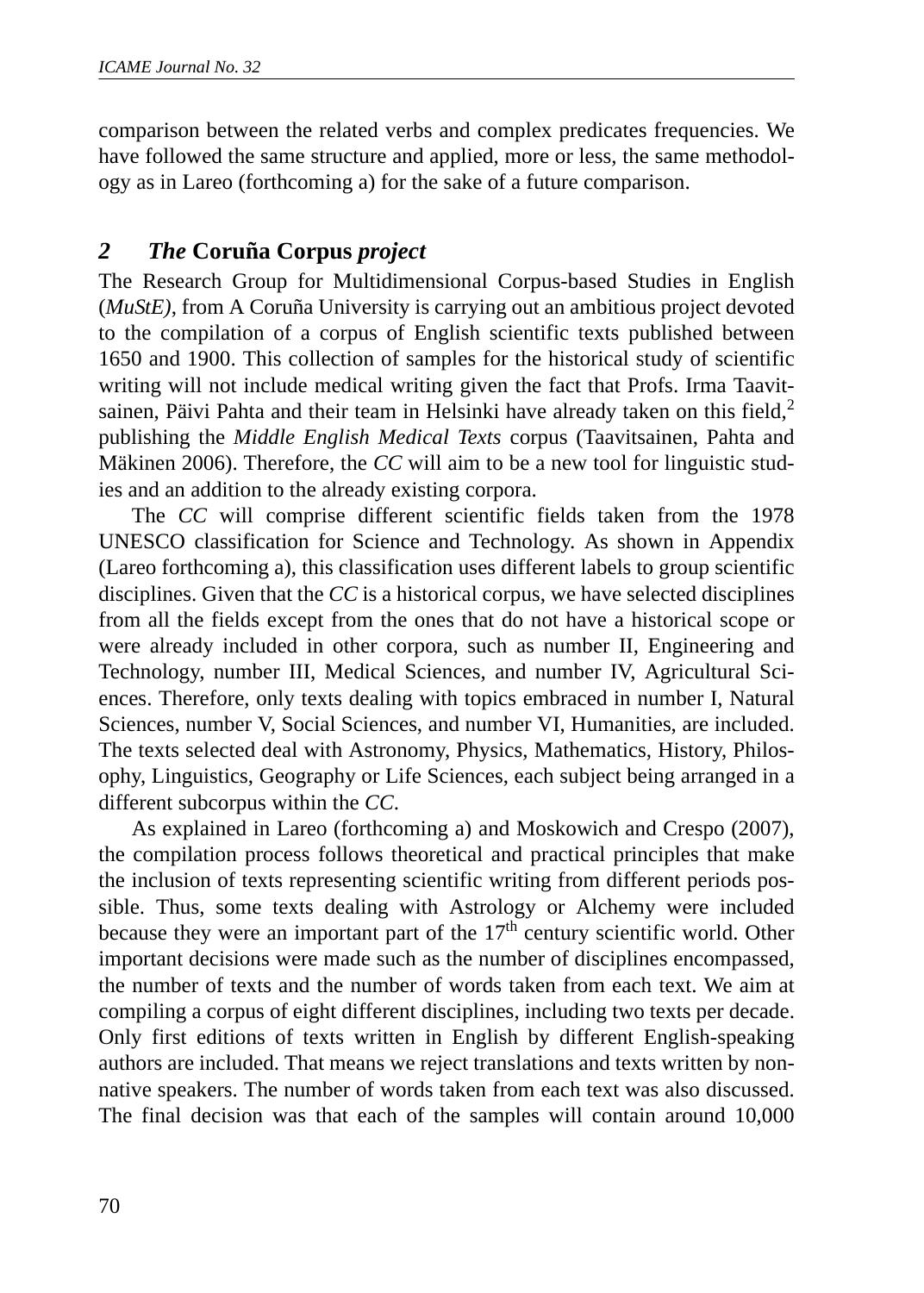analysable words. Thus, each discipline will total 500,000 running words, having the final corpus around 4,000,000 words.

This pilot study was based on the Life Sciences subcorpus. It comprises texts dealing with living organisms, namely, plants, animals or humans. One of the problems the team had to face while compiling this section of the *CC* was to choose the most appropriate label. Unexpectedly, this was the subject of endless controversy. The team's aim was to find a label for this *CC* discipline that encompasses categories such as, in modern terms, Biology, Entomology, Botany, Microbiology, Zoology, or descriptive animals' or humans' Anatomy. Since this subcorpus is obviously multidisciplinary, following the UNESCO classification (Appendix), we discussed different labels that might embrace the whole content. The most polemic ones were Biology, Natural History and Life Sciences.

The first option that was considered in its initial stages was *Biology*. However, this term posed a problem because its definition as "the science of physical life; the division of physical science which deals with organized beings or animals and plants, their morphology, physiology, origin and distribution" (*Oxford English dictionary, OED*) was not attested until 1819. Therefore, as the *CC* comprises also texts published before this date, the second label was discussed.

Natural History could have been the more suitable label for texts written before the 19<sup>th</sup> century; however, the same problem arose when we wanted to extend it to a long diachronic period. According to Shaw (1725), Natural History was not seriously taken under consideration by scientists. In fact, he writes in the preface of Boyle's philosophical works that it seemed "to lie under some disgrace, upon account of the small benefit that is presumed to arise from the study of it". At the same time, this discipline, in its extent, is found by him to be a very large field. To refute this general opinion of uselessness, however, he includes in that volume Boyle's foundations of natural history writings. Boyle (1725: 5–14) presents a guide to write the natural history of a country, explaining the essence of writing a natural history. Boyle understands this type of writing as the minute description of every part or element of a topic. The natural history of a country, for instance, should include the description of the heavens, the air, the water (seas, rivers, currents, whirlpools) and the earth. The last topic will embrace reports on the soil and mountains, as well as on productions (trees, fruits, plants, minerals) and on inhabitants. The last ones should be fully described, i.e. their appearance, strength, diet, diseases, behaviour, etc.

Taking into account Boyle's explanations, then, this label does not seem to represent accurately this section of the *CC.* As mentioned above, this subcorpus comprises only texts dealing with living organisms (plants, animals, human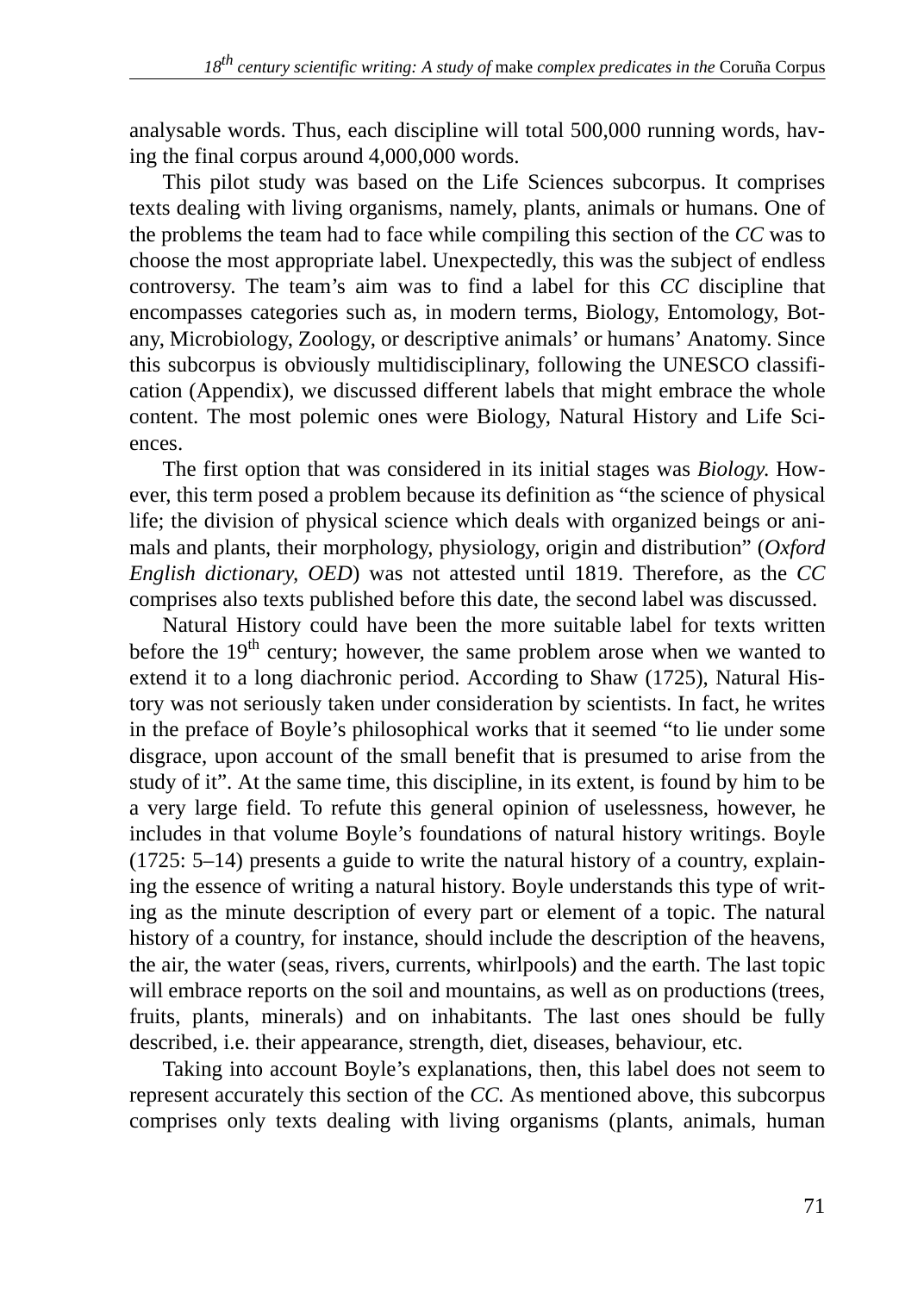beings). Moreover, even when a natural history treatise was selected, only the section dealing with animals or plants was taken. Furthermore, although natural history was the main subject taught by college science professors, it was increasingly scorned by scientists of a more specialised manner and relegated to an amateur activity rather than a part of science proper. It is then that the discipline Biology as a scientific field appears. Nevertheless, Natural history texts have been selected as the representative predecessors of early scientific writing. Finally, as a wide variety of topics has been taken, the label Life Sciences, excluding medical sciences, has been weighed up as the more appropriate one.

## *3* **Make** *plus noun collocations*

Our interest in this type of collocation was awakened by the fact the verb *make* was attested in previous historical research studies as the most commonly used when functioning as a collocative or *light verb* (Jespersen 1954: 117). According to Akimoto and Brinton (1999: 30) and following the information included in the *OED*, the first appearance of *make* as collocative can be traced back till the 12th century. It is then that *make* acquires the meaning of the corresponding Latin *facere* and French *faire* when used with deverbal nouns or nouns of action. This role previously played by the OE verbs *gewyrcan* or *don* (*OED* 57a) was assumed in part by OE *gemacian* when it was incorporated into the English vocabulary. In fact, most of the Old English collocations in which *don* is involved have undergone a change of collocative verb in favour of *make* (see Lareo forthcoming a).

The results obtained in previous corpus-based historical research, namely those carried out by Matsumoto (1999) in Middle English, and Hiltunen (1999), Kytö (1999) and Claridge (2000) in Early Modern English (included and explained in Lareo forthcoming a) show a predominant usage of *make* in different corpora (Table 1). Taking into account that these results are based on three more general corpora and only one has a more specific nature, our aim is to check the use of *make* as a collocative with deverbal nouns in a specific discipline of the  $CC$ , namely,  $18<sup>th</sup>$  century Life Sciences.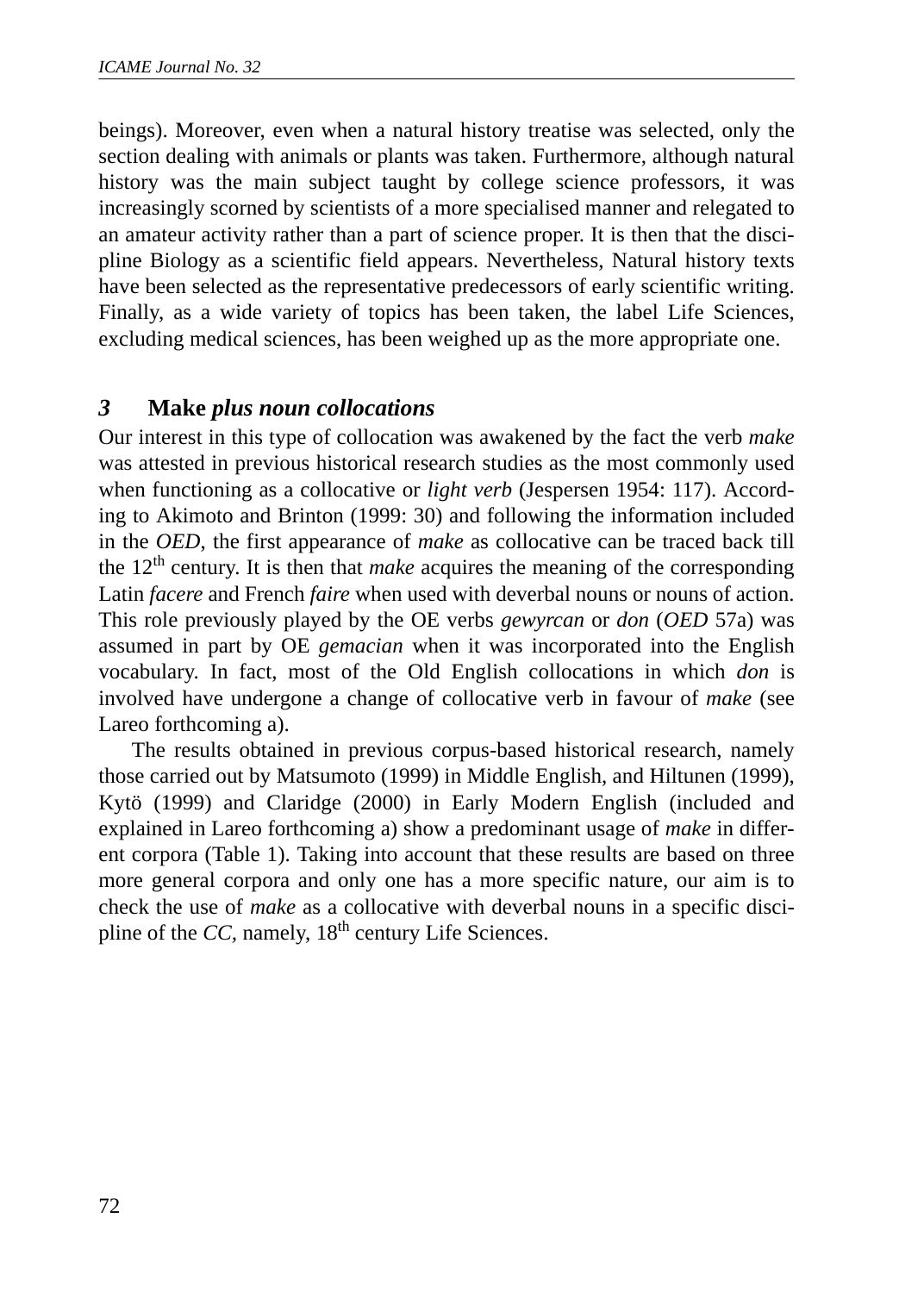| Period                                          | Middle English                                  | Early Modern English               |                                                        |                                           |  |  |  |
|-------------------------------------------------|-------------------------------------------------|------------------------------------|--------------------------------------------------------|-------------------------------------------|--|--|--|
| Authors                                         | Matsumoto                                       | Kytö                               | Hiltunen                                               | Claridge <sup>3</sup>                     |  |  |  |
| Dates                                           | 1100-1500                                       | 1500-1710                          | 1580-1680                                              | 1640-1740                                 |  |  |  |
| Corpus                                          | ME and OE dictio-<br>naries, Malory,<br>Chaucer | Helsinki Corpus                    | $40$ dramatic <sup>4</sup> works.<br>14 poems, 6 prose | Lampeter<br>Corpus                        |  |  |  |
| Words                                           |                                                 | 551,000                            | 1,100,000                                              | 1,772,102                                 |  |  |  |
| Tokens                                          | 1,950                                           | 2,056                              | 1,851                                                  | 1,579                                     |  |  |  |
| <b>Types</b>                                    | 990                                             | 675                                | 625                                                    | 250                                       |  |  |  |
| Verb<br>classification<br>by number of<br>types | <b>Maken</b><br>Taken<br>Hauen<br>Don<br>veven  | Make<br>Have<br>Give<br>Take<br>Do | Make<br>Have<br>Give<br>Take<br>Do                     | Make<br>Give<br>Take<br>Have<br>Do        |  |  |  |
| Verb classifica-<br>tion by number<br>of tokens |                                                 | Make<br>Have<br>Give<br>Take<br>Do | Have<br>Take<br>Give<br>Make<br>Do                     | Make<br><b>Take</b><br>Give<br>Have<br>Do |  |  |  |

*Table 1:* Previous research results (Lareo forthcoming a)

As the term collocation has been used to denote a wide variety of structures, we have decided to follow Cattell's theory (1984) to search only for one type of collocation. These collocations called *complex predicates (CP* hereafter*)* by Cattell (1984: 43), have an etymologically related verb that can be *isomorphic*, for example (1)—mention<sub>n</sub>  $\rightarrow$  mention<sub>v</sub>— or *non-isomorphic*, for example (2)—  $\text{description} \rightarrow \text{describe:}$ 

- (1) I have **made** no **mention** of the Colour of their Eyes, not knowing what Colour they have been of; (Edwards 1743)
- (2) Accurate **descriptions** of animals whose parts are not easily seen or obvious, and anatomical researches, are not in the capacity of every one to **make**; (Donovan 1794)

This does not mean that the verb and the complex predicate have exactly the same meaning (Dixon 1992, Traugott 1999), but authors claim that both should coexist if we want to study their different usage. To be considered a complex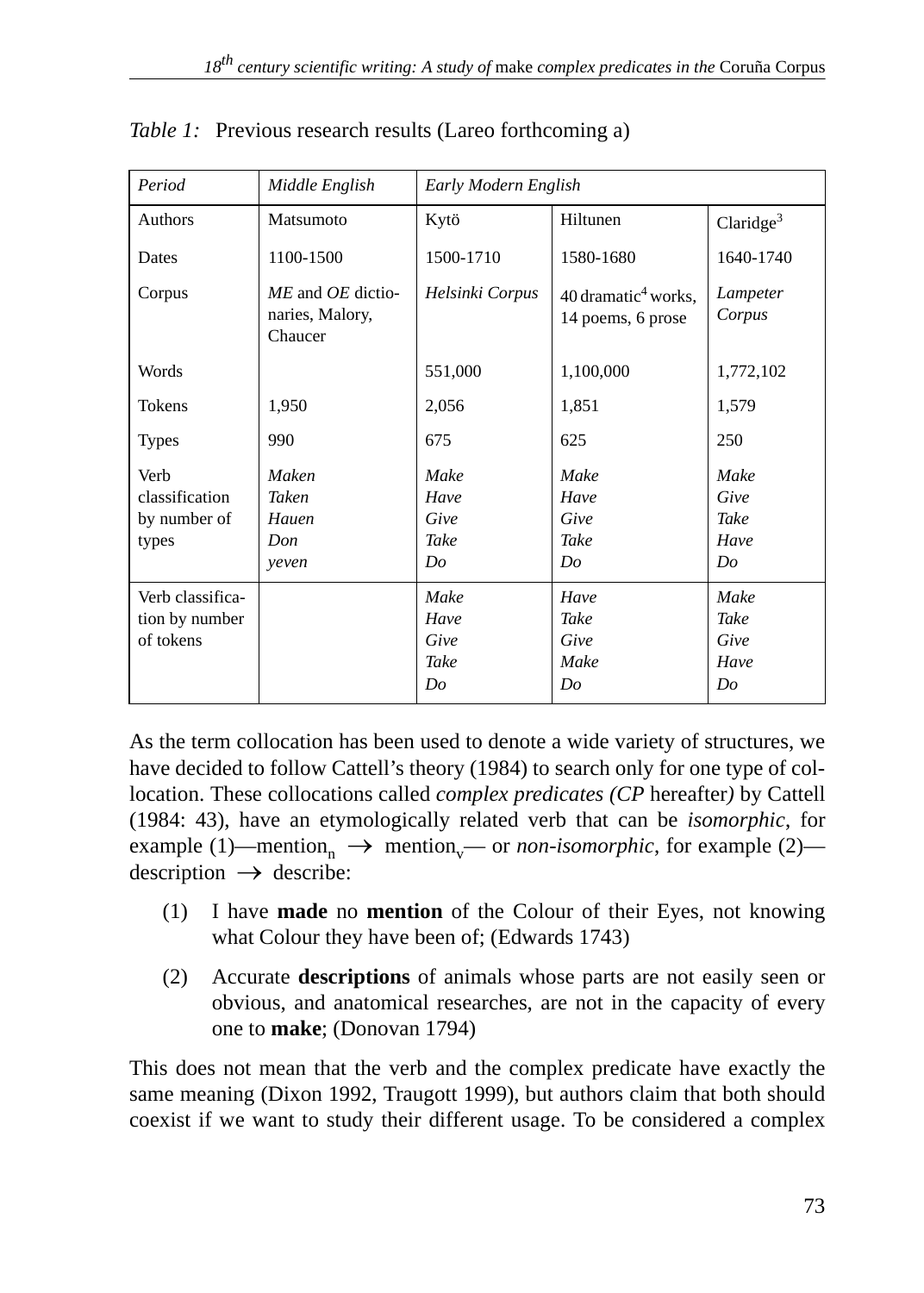predicate in our study, this condition had to be fulfilled at the time these texts were written. In this case, we had to check if the corresponding verb was still in use when the text was written. To do this the *OED* was used as core information. Consequently, only when the dates of the examples included in the *OED* evidenced of their existence in the 18th century, our *make* plus noun structures were considered *CPs*.

# *4 Analysis of data*

As we have mentioned above, the texts selected for this pilot-study were taken from one of the disciplines encompassed by the  $CC$ , namely, the  $18<sup>th</sup>$  century part of the Life Sciences subcorpus. Our first aim has been to check the use of  $CPs$  made by these  $18<sup>th</sup>$  century scientists. In this article, we present the first approach to this discipline, and with the compilation of the corpus still in progress, we have decided to use a selection of texts written between 1700 and 1800 totalling 101,600 words (Table 2). The length as well as the number of samples have been considered adequate following Biber's criteria (1993: 252) according to which 1,000 words is an acceptable length for the text extracts when we search "common linear linguistic features". In the same way, 2,000 words would be enough to study "features distributed in a curvilinear fashion". On the other hand, the number of texts selected for this study (ten) is also the one proposed by Biber (1993: 252) in order to study the linguistic variation across different registers. In this case, we have considered that all texts belong to the same discipline within scientific writing, as explained in section 2:

| Author            | Title                                                                                                                                            | Date | Words  |
|-------------------|--------------------------------------------------------------------------------------------------------------------------------------------------|------|--------|
| Keill, James      | Essays on Several Parts of Animal Oeconomy.                                                                                                      | 1717 | 10,300 |
| Gibson, William   | The Farriers New Guide: Containing First,<br>the Anatomy of a Horse, []                                                                          | 1720 | 10,300 |
| Boreman, Thomas   | A Description of Three Hundred Animals; Viz. Beasts,<br>Birds, Fishes, Serpents, and Insects. With a Particular<br>Account of the Whale-fishery. | 1730 | 10,181 |
| Edwards, George   | A Natural History of Birds.                                                                                                                      | 1743 | 10,180 |
| Hughes, Griffith  | The Natural History of the Island of Barbados.                                                                                                   | 1750 | 10,592 |
| Dodd, James Solas | An Essay towards a Natural History of the Herring.                                                                                               | 1752 | 9,876  |

*Table 2:* Corpus searched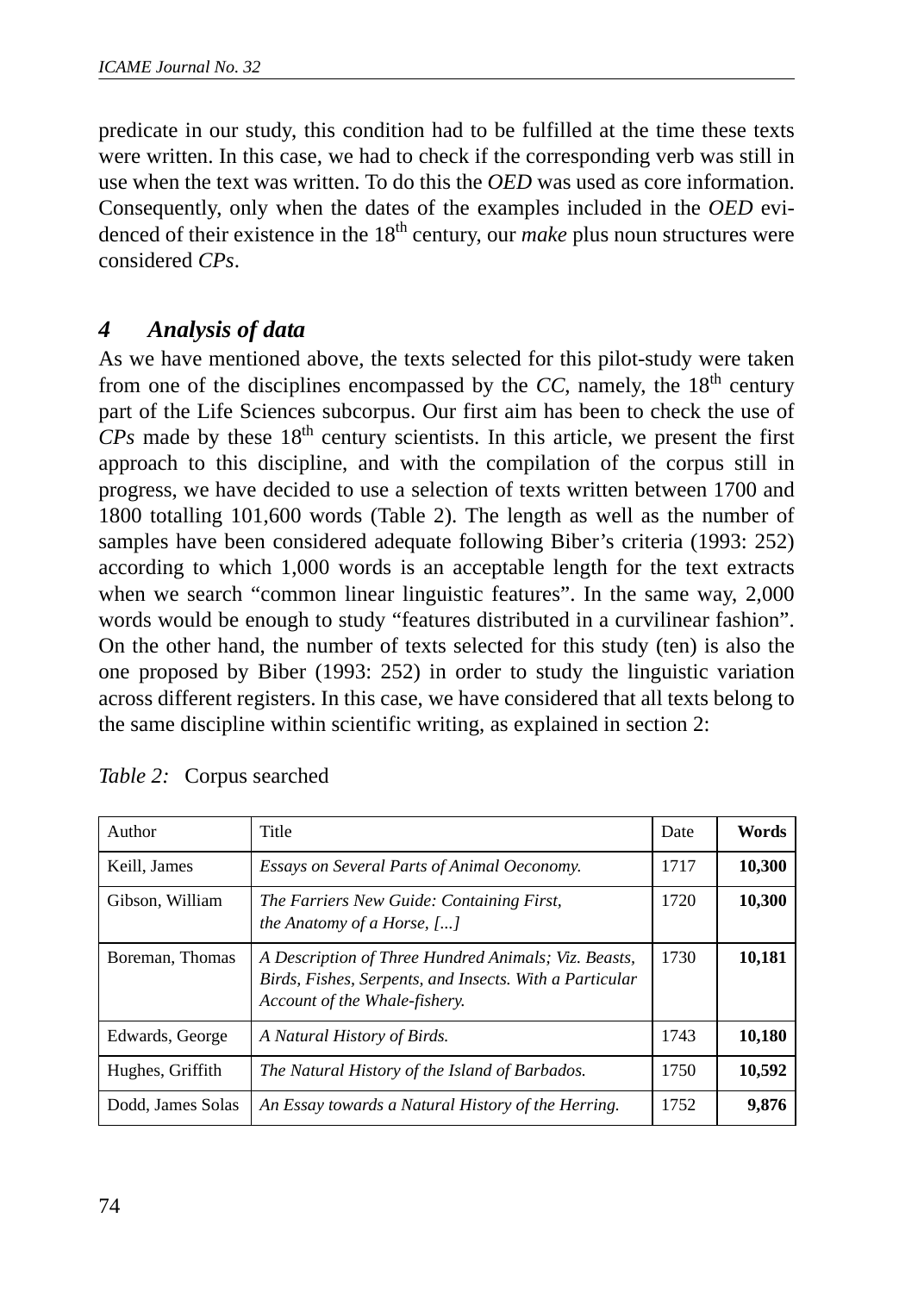| Borlase, William           | The Natural History of Cornwall. The Air, Climate,<br>Waters, Rivers, Lakes, Sea and Tides []                                                 | 1758 | 10,200  |
|----------------------------|-----------------------------------------------------------------------------------------------------------------------------------------------|------|---------|
| Donovan, Edward            | Instructions for Collecting and Preserving Various<br>Subjects of Natural History: as Animals, Birds,<br>Reptiles, Shells, Corals Plants, &c. | 1794 | 10,192  |
| Goldsmith, Oliver          | An History of the Earth, and Animated Nature. Vol 8.                                                                                          | 1774 | 10,369  |
| Smith, Sir James<br>Edward | The Natural History of the Rarer Lepidopterous Insects<br>of Georgia.                                                                         | 1797 | 9,484   |
| <b>Total</b>               |                                                                                                                                               |      | 101.674 |

The *make*-complex predicates extracted from this subcorpus of the *CC* are shown in Table 3. As mentioned, this research has a historical perspective, so the criterion used to select the examples that would be investigated is that the collocation found should have been considered a *CP* in the period under examination. It implies that it should have a related verb still in use at that time and therefore the findings that did not fulfil all our requirements for this analysis were not included. For instance, the verbs for which in the column "Last Eviden." (see Table 3) the *OED* attests to a date prior to the text publication date were excluded. Even in the case that the compilers of the *OED* could have missed some existing examples, the utility of this dictionary for historical linguistic research has already been widely acknowledged and therefore it can, accordingly, be considered a valid tool for our research purposes.

Following the criteria established for this study, collocations such as *make way* (three tokens), *make an effort* (one) *make slave* (three) *make a digression* (one) *make a lather* (one) *make a journey* (one) *make a dish* (one) *make a haven* (one) *make an alteration* (one) and *make a dam* (one token) were not included in our counts either because they cannot be considered *CPs* at the time the text was written, or because they are not *CPs* at all. Table 3 shows the results organised in the following way. The column labelled "Verb" includes the isomorphic and non-isomorphic related verbs. The numbers after the verb refer to the information found in the *OED.* Thus*,* the first number identifies the entry found in the *OED*, first window, and the one after the colon, the meaning given within the entry to be used instead of the *CP*. For instance, in the case of *advance1:3*, number 1 refers to the first entry for the verb *advance* and 3 for the third meaning within the entry. The second, third and fourth columns show information taken from the *OED*, the meaning of the verb and the first and last evidence shown in this dictionary. The fifth column "#" includes the number of times this verb was used in our corpus. Finally, the last three columns refer to the noun involved in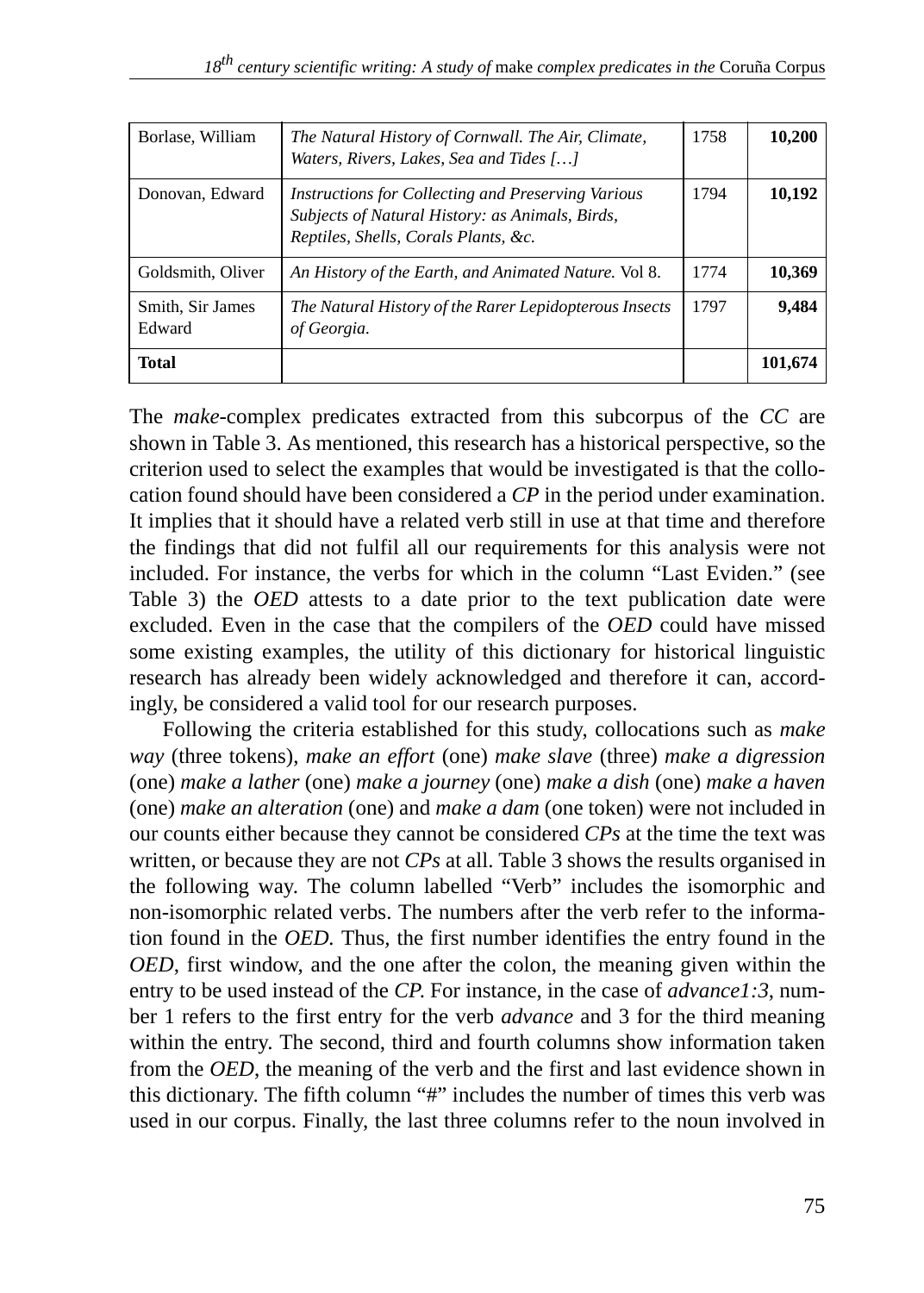the *CP*. Column six shows the noun found in the corpus; the next one displays the date on which the text was published and the last one shows the number of *CP* tokens found in our corpus.

| <b>Verb</b>                   | <b>Meaning</b>                           | First<br>eviden. | Last<br>eviden. | #                    | <b>Noun</b>       | <b>Date</b>          | #                                 |
|-------------------------------|------------------------------------------|------------------|-----------------|----------------------|-------------------|----------------------|-----------------------------------|
| Advance1: 3                   | To make progress                         | 1704             | 1866            | 3                    | advance           | 1758                 | $\mathbf{1}$                      |
| Appear1: 1                    | To come forth into view                  | 1375             | 1855            | 52                   | appear-<br>ance   | 1758<br>1774         | $\mathbf{1}$<br>1                 |
| Arrangel: 6                   | To come to an agreement                  | 1796             | 1831            | $\mathbf{1}$         | arrange-<br>ment  | 1797                 | $\mathbf{1}$                      |
| Attempt1: 1                   | To make an effort                        | 1513             | 1850            | $\Omega$             | attempt           | 1794                 | $\mathbf{1}$                      |
| Choose1: 1                    | To take by preference                    | 893              | 1856            | 6                    | choice            | 1794<br>1774         | $\mathbf{1}$<br>1                 |
| $Circuit!$ : 1                | To make the circuit of                   | 1549             | 1879            | $\Omega$             | circuit           | 1752                 | $\mathbf{1}$                      |
| Collect1: 1c                  | To make a collection                     | 1749             | 1888            | 6                    | collection        | 1794                 | $\mathbf{1}$                      |
| Depredate1:<br>$\mathfrak{D}$ | To make depredations                     | 1797             | 1888            | $\overline{0}$       | depred-<br>ations | 1774                 | $\mathbf{1}$                      |
| Describe1: 2                  | To set forth in words                    | 1513             | 1874            | 17                   | descrip-<br>tion  | 1794<br>1797         | $\mathbf{1}$<br>$\mathbf{1}$      |
| Differ1: 2                    | To make unlike                           | 1400             | 1867            | 15                   | difference        | 1774<br>1797         | $\mathbf{1}$<br>$\mathbf{1}$      |
| Discover1: 4                  | To divulge, to reveal                    | 1300             | 1751            | 21                   | discovery         | 1720<br>1774<br>1794 | $\mathbf{1}$<br>$\mathbf{1}$<br>1 |
| Divide1: 1                    | To separate into parts                   | 1374             | 1849            | 43                   | division          | 1752<br>1758         | $\mathbf{1}$<br>1                 |
| Double1:2                     | To hesitate                              | 1340             | 1797            | 3                    | doubt             | 1750                 | $\mathbf{1}$                      |
| Draught1: 1<br>Draft 1:       | To draw off<br>To make a draft           | 1714<br>1828     | 1868<br>1878    | $\theta$<br>$\Omega$ | draught           | 1743                 | $\mathbf{1}$                      |
| Draw 1: 59                    | To trace a figure by<br>drawing a pencil | 1305             | 1890            | 16                   | drawing           | 1743                 | $\overline{2}$                    |
| Enter1: 9b                    | To make an entrance                      | 1380             | 1860            | 12                   | entrance          | 1758                 | $\mathbf{1}$                      |

|  | Table 3: Corpus findings |
|--|--------------------------|
|  |                          |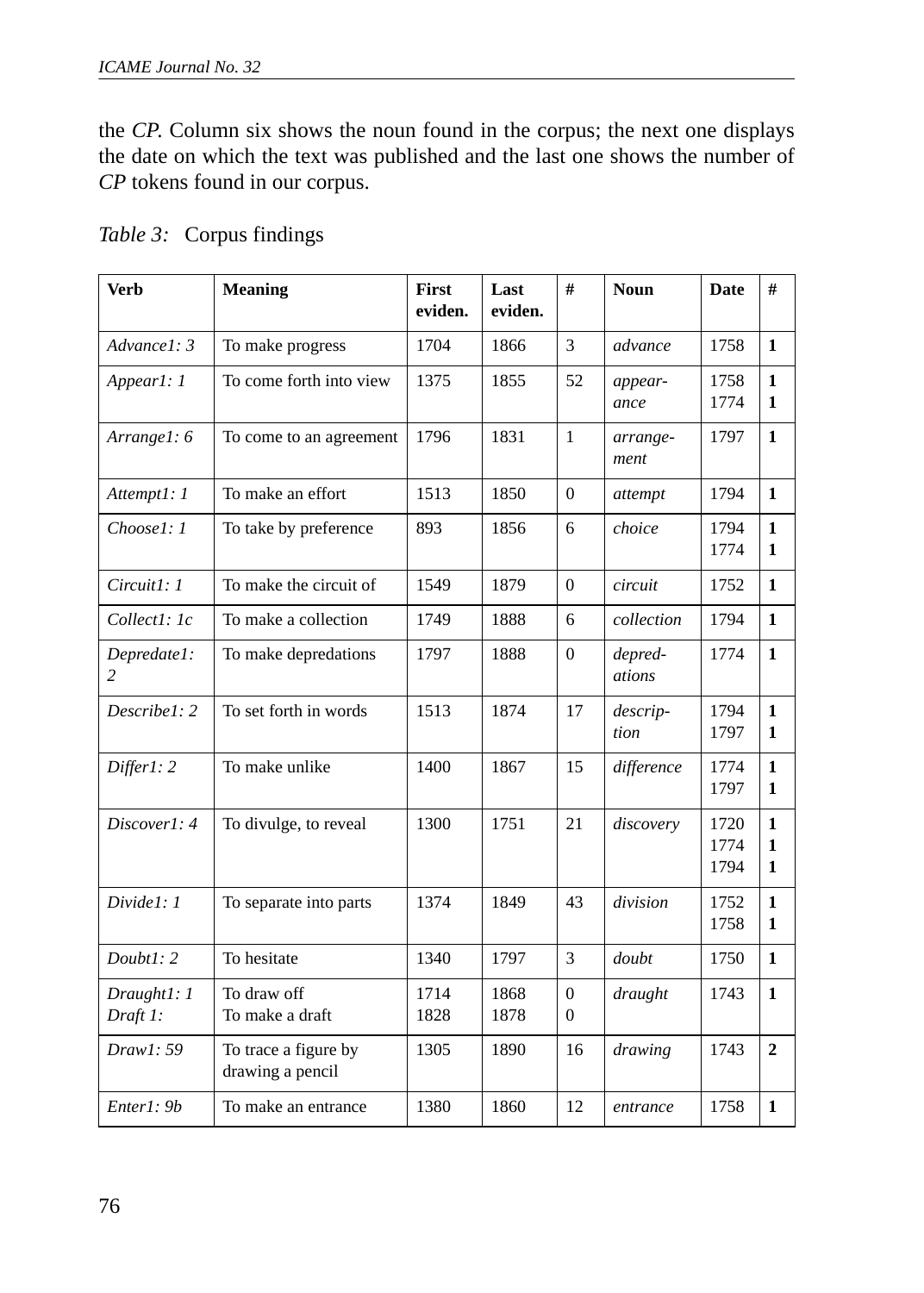| Escape1: 1               | To gain ones liberty by<br>flight                               | 1292         | 1841         | $\overline{2}$           | escape              | 1730<br>1750         | $\mathbf{1}$<br>$\overline{2}$      |
|--------------------------|-----------------------------------------------------------------|--------------|--------------|--------------------------|---------------------|----------------------|-------------------------------------|
| Estimate1: 2             | Form an approximate<br>notion of                                | 1669         | 1885         | $\Omega$                 | estimate            | 1717<br>1758         | $\mathbf{1}$<br>1                   |
| Exit1: 1                 | To make one's exit                                              | 1607         | 1890         | $\mathbf{0}$             | exit                | 1750                 | $\mathbf{1}$                        |
| Experi-<br>ment1: 3      | To make an experiment                                           | 1524         | 1900         | $\Omega$                 | experiment          | 1774<br>1794         | $\mathbf{1}$<br>$\mathbf{2}$        |
| Fire1:2b                 | To ignite                                                       | 1393         | 1860         | $\Omega$                 | fire                | 1752                 | $\mathbf{1}$                        |
| Harvest1: 1              | To reap, to gather in                                           | 1400         | 1858         | $\theta$                 | harvest             | 1758                 | $\mathbf{1}$                        |
| Hastel: 3                | To make haste                                                   | 1300         | 1871         | $\mathbf{1}$             | haste               | 1758                 | $\mathbf{1}$                        |
| Hole1:1                  | To make a hole                                                  | 1000         | 1890         | $\mathbf{0}$             | hole                | 1730<br>1794         | $\mathbf{1}$<br>$\mathbf{1}$        |
| Impress1: 6a             | To produce a deep<br>impression                                 | 1736         | 1886         | $\Omega$                 | impression          | 1758                 | 1                                   |
| Line 1:4                 | To trace with a line                                            | 1600         | 1889         | $\overline{\mathcal{L}}$ | line                | 1774                 | $\mathbf{1}$                        |
| Mend1:4                  | To make amends or repa-<br>ration                               | 1300         | 1841         | $\theta$                 | amends              | 1717                 | $\mathbf{1}$                        |
| Mention1: 1              | To make mention                                                 | 1530         | 1975         | 14                       | mention             | 1743                 | $\mathbf{1}$                        |
| Noise1: 4b               | To make a noise                                                 | 1400         | 1867         | $\Omega$                 | noise               | 1730<br>1750<br>1797 | $\mathbf{1}$<br>1<br>$\overline{2}$ |
| Object1: 4a              | To urge as an objection                                         | 1400         | 1855         | $\overline{c}$           | objection           | 1752                 | $\mathbf{1}$                        |
| Observe1:9b              | To make an observation                                          | 1559         | 1854         | $\overline{0}$           | observa-<br>tion 6b | 1750<br>1758<br>1794 | $\mathbf{1}$<br>1<br>1              |
| Open1:2c                 | To give access to                                               | 1560         | 1865         | 9                        | opening             | 1794                 | 1                                   |
| Pressure1: 1<br>Press1:1 | To exert pressure on<br>To act upon with a con-<br>tinuos force | 1939<br>1300 | 1973<br>1893 | $\overline{0}$<br>8      | pressure            | 1717                 | $\mathbf{1}$                        |
| Room1:2                  | To clear a space from<br>persons or things                      | 1375         | 1816         | $\Omega$                 | room                | 1720                 | $\mathbf{1}$                        |
| Research1:1b             | To make researches                                              | 1781         | 1977         | $\Omega$                 | research            | 1794                 | 1                                   |
| Retreat1: 1d             | To recede                                                       | 1863         | 1878         | $\overline{0}$           | retreat             | 1774                 | $\mathbf{1}$                        |
| Scare1: 1                | To frighten                                                     | 1200         | 1875         | $\overline{0}$           | scarcity            | 1758                 | $\mathbf{1}$                        |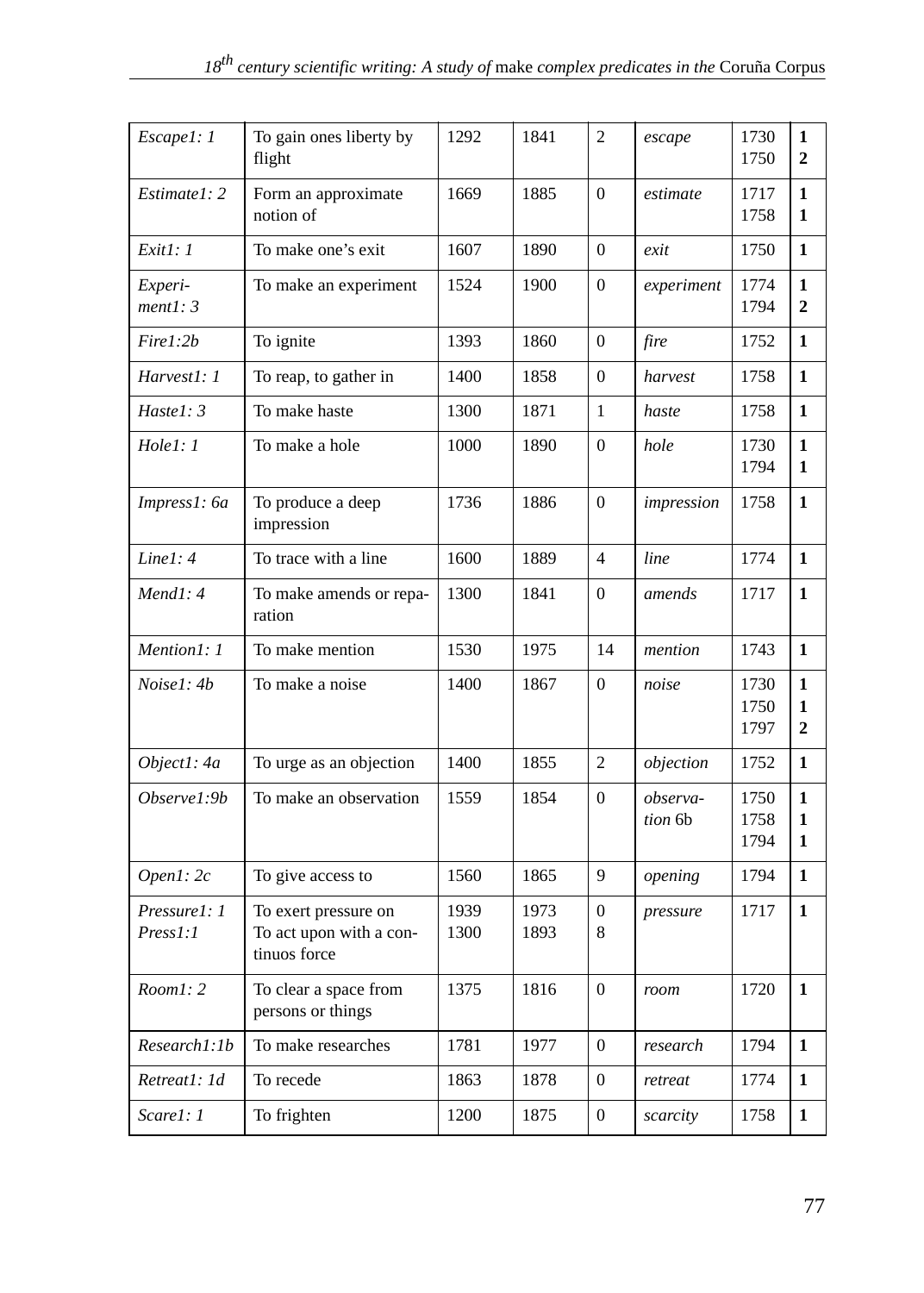| Sink1: 18    | To excavate                              | 1358 | 1875 | $\theta$       | sinking          | 1794                 | 1                                            |
|--------------|------------------------------------------|------|------|----------------|------------------|----------------------|----------------------------------------------|
| Skew1: 6     | To depict                                | 1872 | 1981 | $\theta$       | skew             | 1743                 | $\mathbf{1}$                                 |
| Stop1: 35    | To make a halt                           | 1743 | 1901 | $\overline{4}$ | stop             | 1730                 | 1                                            |
| Suppose 1: 2 | To form an idea of, to<br>imagine, guess | 1386 | 1781 | 32             | supposi-<br>tion | 1717                 | 1                                            |
| Trial1: 1    | To submit to a trail                     | 1981 | 1984 | $\Omega$       | trial            | 1774                 | 1                                            |
| Usel: $7a$   | To make use                              | 1315 | 1884 | 19             | use              | 1750<br>1752<br>1774 | $\mathbf{2}$<br>1<br>$\overline{\mathbf{4}}$ |
| <b>Total</b> |                                          |      |      | 290            |                  |                      | 67                                           |

To analyse these *CPs* we have considered the following variables: the first one (4.1) involves extralinguistic criteria such as age and geographical distribution of the author, the period involved and the degree of technicality of the texts; the second one (4.2) focuses on the syntactic patterns observed; the third one (4.3) concentrates on noun morphology, and the last one deals with the coexistence of both *CPs* and related verbs.

# *4.1 Extralinguistic variables*

Bailey (1999: 228–229), when describing  $19<sup>th</sup>$  century English, explains the sociolinguistic implications of using expressions such as *have a look* instead of the verb *to look*, pointing out that "using nouns instead of available verbs, at least sometimes, was socially threatening", he also explains that the fact of using nouns at that time was a sign of modernity but identified at the end of the century with lower social classes. Taking into account Bailey's opinion for 19<sup>th</sup> century English, our study was focussed on searching for some extralinguistic features that might have any effect on the increase or decrease of CPs in 18<sup>th</sup> century scientific texts. The variables studied to establish a potential causeeffect relation are the following:

– Age of the author when the text was published:

As we have only included first editions in our corpus, we have taken for granted that the date of publication and the date when the text was actually written should have been very similar. Therefore, we can check if these *CPs* could have been more frequently used by young or mature scientists.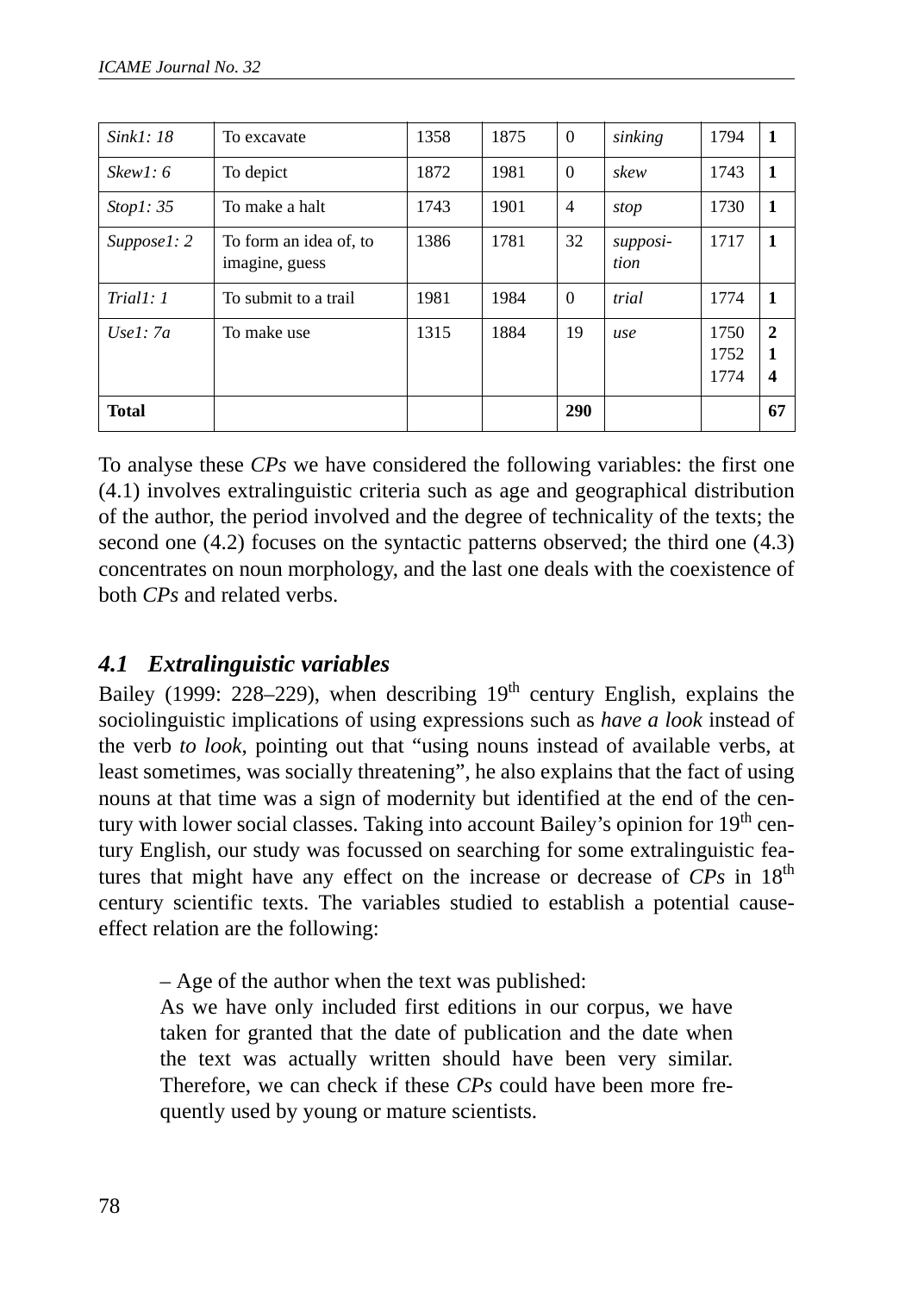# – Place of birth:

Previous studies have attracted our attention to this feature (Lareo 2006). The place of birth understood as the cities or regions where the authors have spent their childhood, acquiring their linguistic habits, seem to have an effect on the use of these constructions. Our aim is to find out if those previous results from a literary corpus might be supported by the data obtained from a scientific corpus.

## – Time-span:

This research was focused on the period 1700–1800. This timespan allows us to observe if this type of *CP* has decreased or increased in number, and also if these variations may be affected in some way by the linguistic tendencies followed throughout the 18<sup>th</sup> century. As some researchers have pointed out the increasing use of collocations after 1800 (Strang 1986, Dixon 1992, Görlach 1999, Bailey 1999), we will test if this tendency was also followed in our 18<sup>th</sup> century scientific texts.

– Technicality: colloquial versus formal register:

The degree of technicality of our samples was also considered as a promising result variable. Previous studies on collocations (complex predicates as well as composite predicates) pointed out that these constructions are more commonly found in a colloquial than in a formal register (Poutsma 1926, Curme 1947, Wierzbicka 1982, Dixon 1992). Assuming this assertion, we have classified the texts according to their degree of technicality or colloquialness.

These data, as well as the date of publication, number of words and tokens found in each text and the normalized figures per 1,000 words are displayed in Table 4: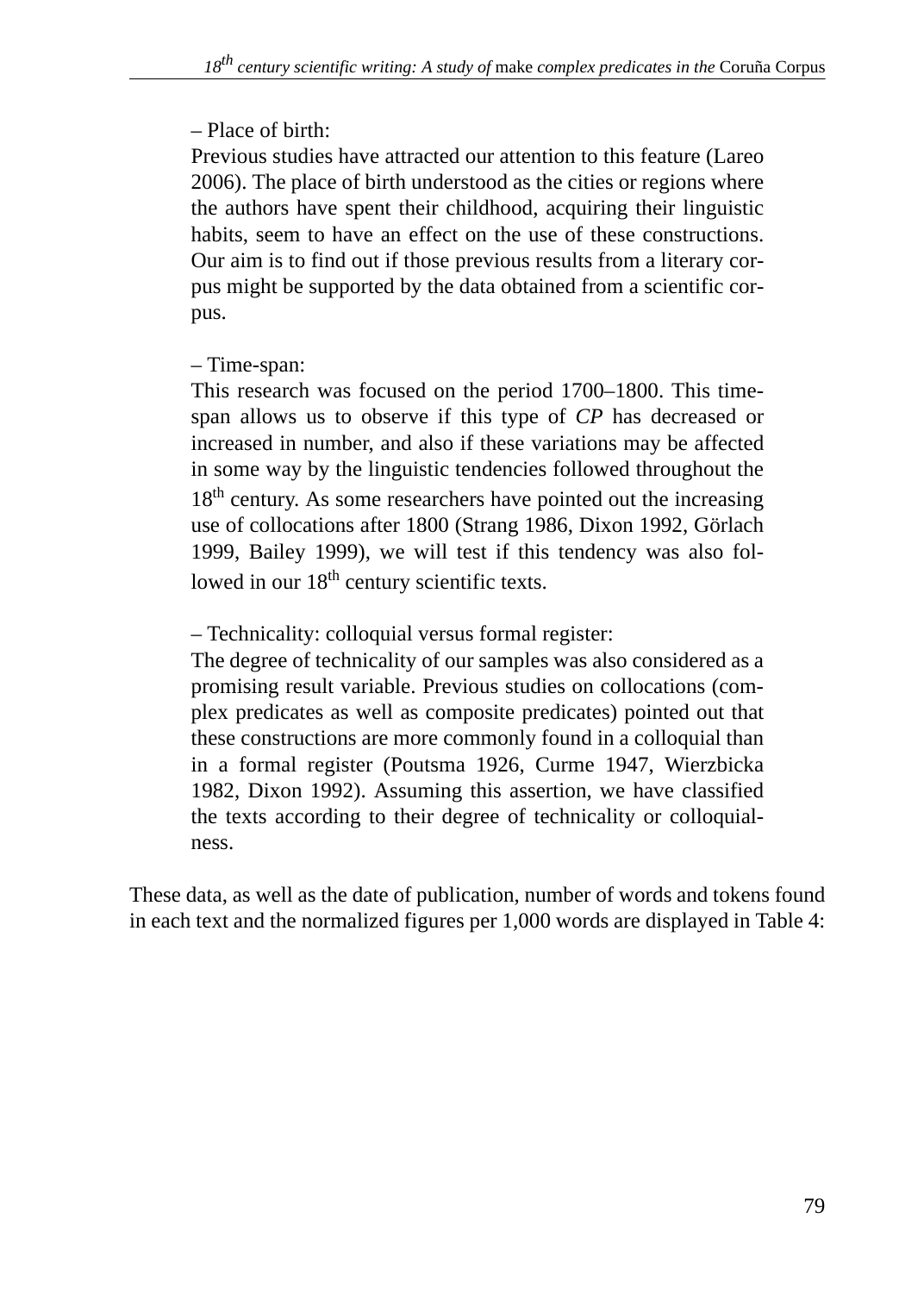| Period           | Author           | Birth               | Age      | Category            | Date | #              | Words   | N    |
|------------------|------------------|---------------------|----------|---------------------|------|----------------|---------|------|
|                  | Keill, J.        | Edinburgh           | 44       | essay               | 1717 | $\overline{4}$ | 10,300  | 0.39 |
| $1700 -$<br>1750 | Gibson, W.       | London              | 40       | handbook<br>popular | 1720 | $\overline{2}$ | 10,300  | 0.19 |
|                  | Boreman,<br>Th.  | London?             | $\gamma$ | textbook<br>popular | 1730 | $\overline{4}$ | 10,181  | 0.39 |
|                  | Edwards, G.      | Stradford<br>Essex  | 49       | encyclopaedia       | 1743 | 5              | 10,180  | 0.49 |
|                  | Hughes, G.       | Merioneth<br>Wales  | 44       | treatise            | 1750 | 8              | 10,592  | 0.75 |
|                  | Total            |                     |          |                     |      | 23             | 51,563  | 0.45 |
|                  | Dodd, J. S.      | London              | 32       | encyclopaedia       | 1752 | 5              | 9,876   | 0.50 |
| $1750-$<br>1800  | Borlase, W.      | Pendeen<br>Cornwall | 62       | treatise            | 1758 | 10             | 10,200  | 0.98 |
|                  | Goldsmith,<br>O. | Kildare<br>Ireland  | 46       | handbook<br>popular | 1774 | 13             | 10,369  | 1.25 |
|                  | Donovan, E.      | Cork                | 26       | handbook<br>popular | 1794 | 11             | 10,192  | 1.08 |
|                  | Smith, J. E.     | Norwich             | 38       | encyclopaedia       | 1797 | 5              | 9,484   | 0.52 |
|                  | total            |                     |          |                     |      | 44             | 50,121  | 0.88 |
| <b>Total</b>     |                  |                     |          |                     |      | 67             | 101,674 | 0.66 |

*Table 4:* Linguistic and extralinguistic information of the selected sources

It is interesting to note that the results obtained after applying each of these parameters are completely different. Whereas age does not seem to have a direct relation to the number of *CPs* used (Table 4), the authors' geographical distribution presented in Figure 1 reveals that the writers with Irish origin (Goldsmith and Donovan) together with the ones from the middle West (Hughes from Merioneth and Borlase from Cornwall) use a higher number of *CPs*.

The tokens found in the Irish writers' works, however, lead to the most striking results because they are almost double the findings obtained from other regions (both with normalized figures per 1,000 words higher than 1.00). A similar behaviour was also observed in Lareo (2006), a study of collocations with the verbs have, take, make and do followed by a noun carried out on a 19<sup>th</sup> and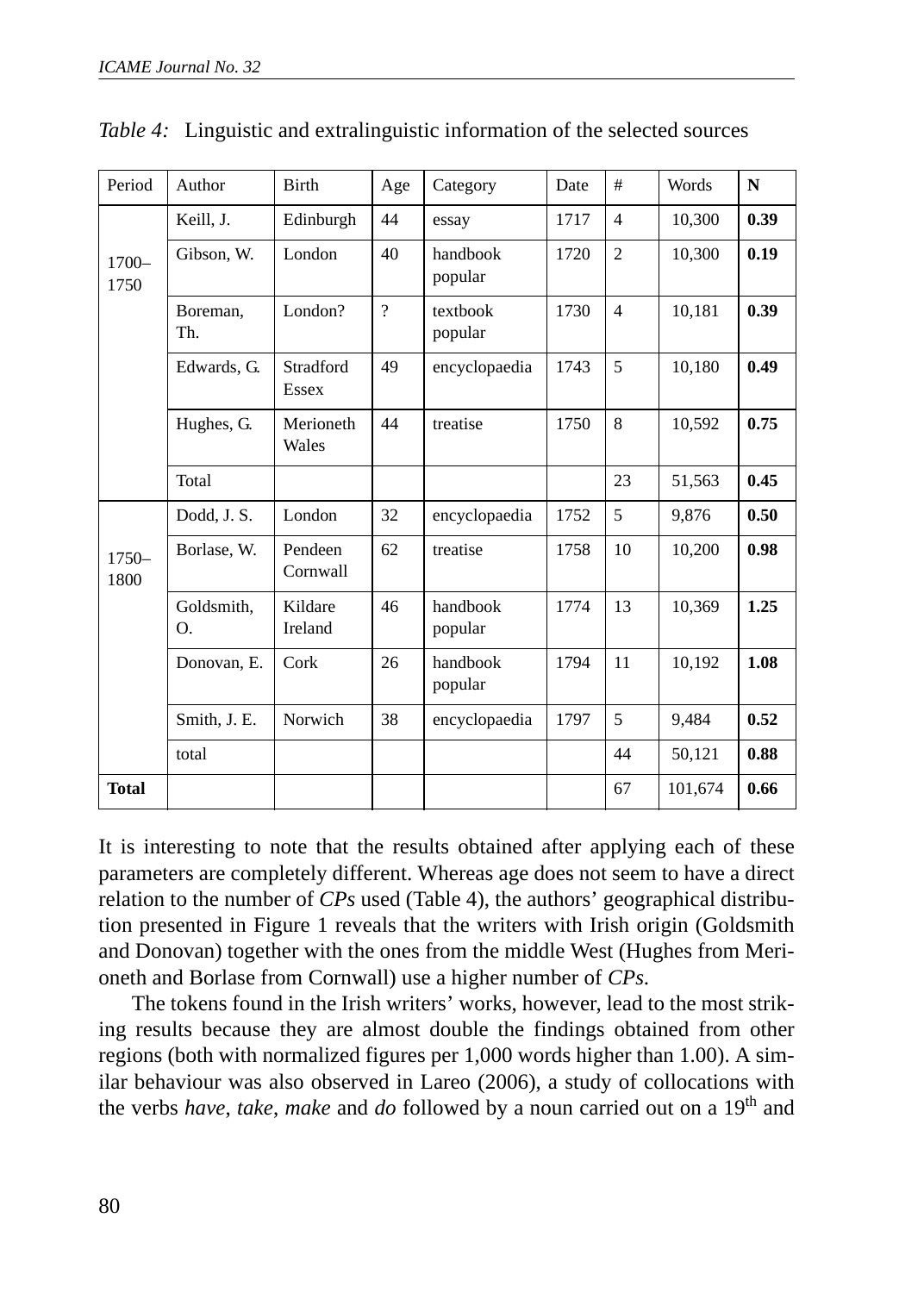20<sup>th</sup> centuries fiction corpus. The number of tokens found in texts written by Irish authors in both studies suggests a connection between the Irish educational background, linguistic habits and the use of complex predicates. In Lareo (2006) the explanation offered was the richness of vocabulary used in those novels and the inclusion of different registers and regional variations in the same text. But as we are dealing with scientific writing, texts are not supposed to be colloquial, so our supposition is that there is a direct relation between the use of *CPs* and the linguistic habits acquired by Irish people at the time. On the contrary, the results obtained from the writers related to the East part of England and Scotland are less significant (Keill 0.39, Boreman 0.39, Dodd 0.40, Smith 0.52, listed in chronological order).

From a chronological point of view the analysis of the data showed a direct relation between the time-span and the use of *CPs* (Table 4). In the last column, the row "Total" of the first and second half of the century shows a gradual increase of tokens. Therefore, we can conclude that the general tendency followed by this subcorpus of the *CC* shows a gradual increase of complex predicates from the first half of the century to the second one (0.45 vs. 0.88). The behaviour shown by *CPs* has been also examined in Lareo (forthcoming b), in a study of *make*-complex predicates on other disciplines of the *Coruña Corpus*  $(19<sup>th</sup>$  century Mathematics and Astronomy). Although this study was based on smaller equiparable parts of these two different categories, the total amount of words searched was the same as the one taken for this analysis. The results obtained in that study were more balanced. For the first half, 46 tokens (0.85) were found; and for the second half, the number of tokens was  $39(0.84)$ .<sup>5</sup>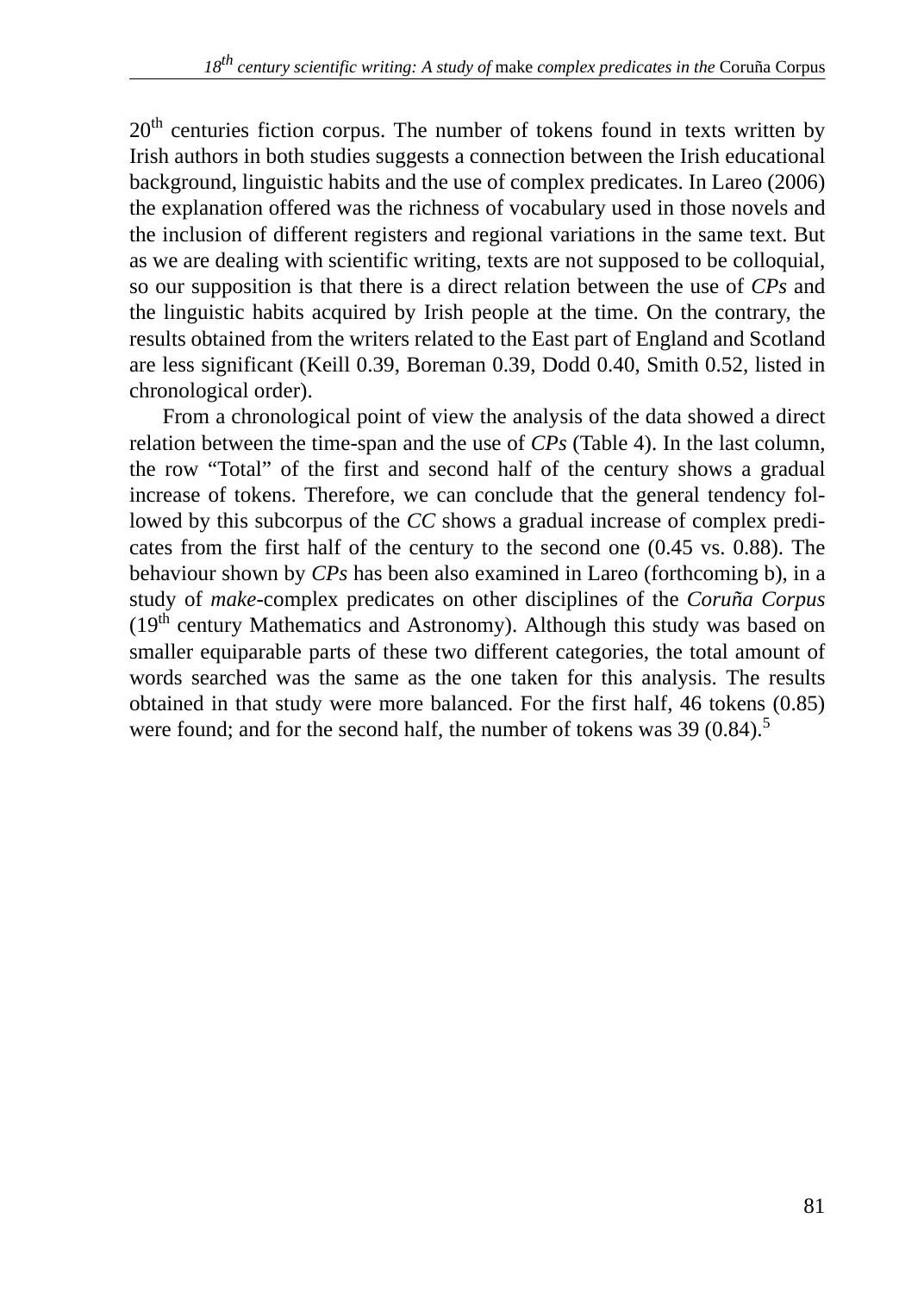

*Figure 1: Authors' geographical distribution*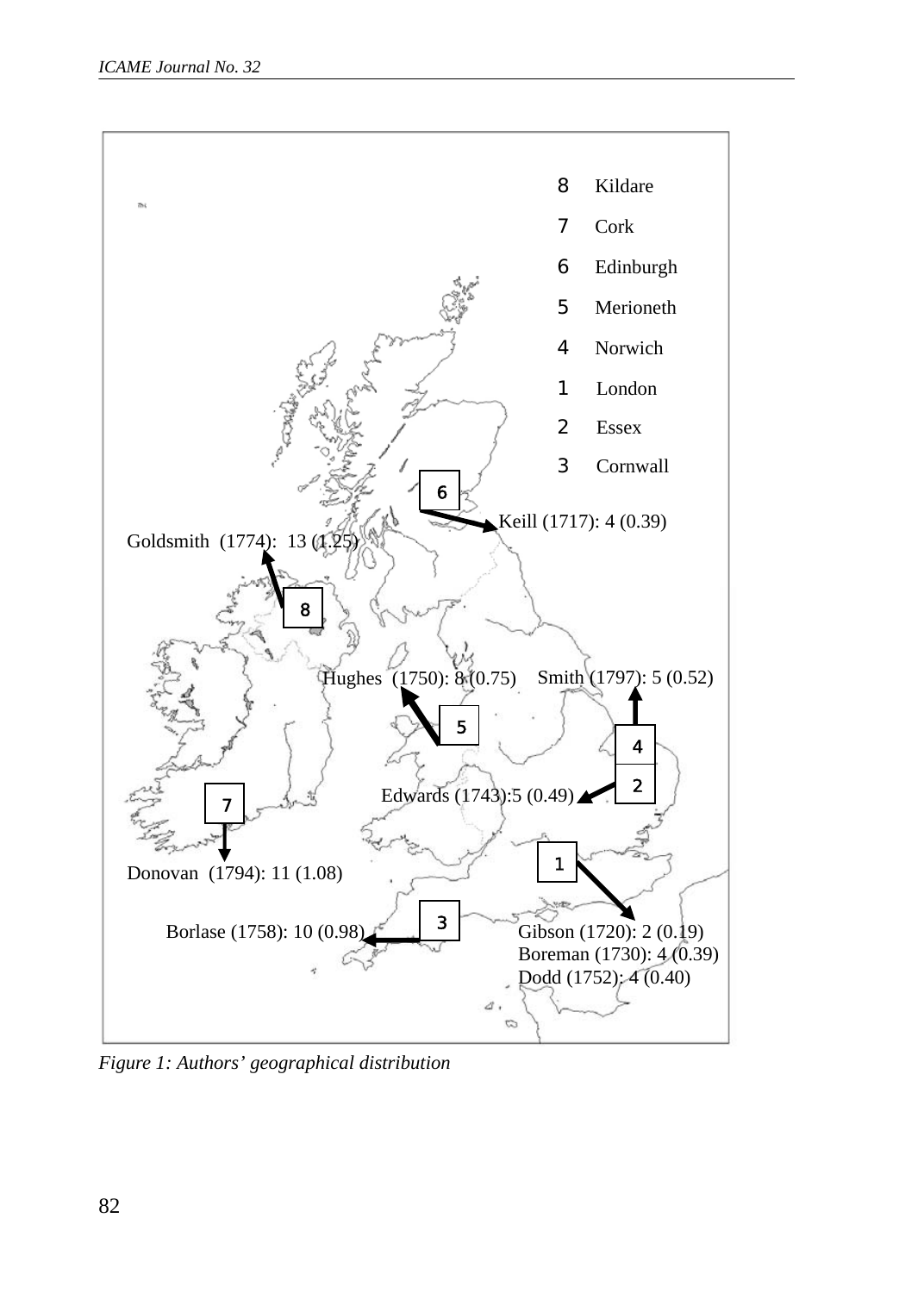When analysing the samples, we also observed that according to the degree of technicality, displayed on the "Category" column, our results seem to corroborate the ones obtained in the study by Lareo and Moskowich (forthcoming) for *CPs* formed by *make* plus adjective. In our corpus, the more popular texts (published in 1720, 1730 and 1794) include only 17 *CPs,* whereas from those that have a higher degree of technicality, essays and treatises (published in 1717, 1750, 1758 and 1774), we have obtained 35 tokens.

This first classification of the texts was made taking into account extralinguistic information included in the work. For instance, Gibson's text (1720), as he mentions in the preface, was written as an easy guide for farriers. The part analysed contains the anatomy of the horse clearly explained. The author himself after criticising the works of Signior the Ruini and Mr. Snype, the late farrier of Charles II, says: "we have in our Anatomical Part, wholly study'd the Benefict of such as are unacquainted with the Subject, having describ'd all the Parts of a Horse […] in as short as concise Manner as possible". His intentions are recognised at the end of this preface, as well, when he explains: "we judged necessary to render it more intelligible and useful". Likewise, Edwards (1743) and Donovan (1794) include in their prefaces useful comments. Edwards, referring to the errors the reader could find in the book, speaks about the capacity of the potential "common" reader of the book to correct them. Donovan, calling his book a "pocket assistant", directly mentions the addressee of his writing, an "unexperienced" collector. It is evident then, that besides the general instructions given for beginners, the text is addressed to a popular reader.

Lastly, the texts classified as encyclopaedic would be in the middle of the scale, having a total of 15 tokens (five tokens each). This is not the expected result, since the use of collocations, more precisely *CPs*, seemed to be a popular rather than a scientific device, as the previously mentioned authors claimed. On the contrary, our data seem to corroborate Biber et *al*.'s opinion (2000: 1028– 1029) about the use of these constructions in written as well as in spoken language, an opinion that, in fact, contradicts the previously mentioned statement of colloquialness. Although their results support the view that this type of collocation<sup>6</sup> with *have* could be more frequently used in conversation, they point out that this use of *make*, *have* and *take*, when they are combined with a noun, is "by far more common" in written registers, more precisely in news reportage and academic prose. Finally, the results of the Early Modern English survey made on different corpora, covering the period 1500–1740 (see Table 1), also reflect the frequent use of these constructions in formal contexts and written registers as well as in a more personal style and dialogues.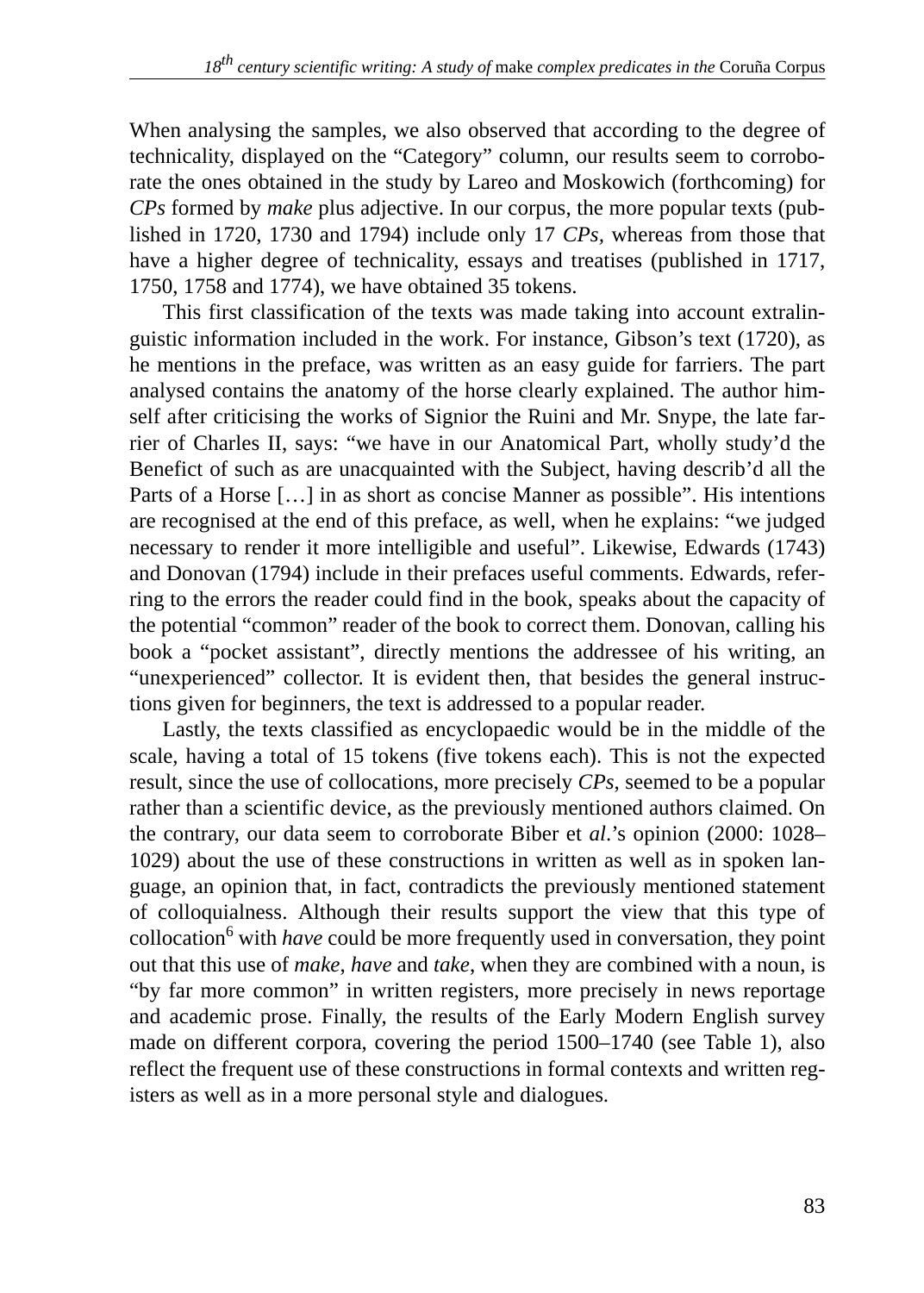## *4.2 Linguistic variables*

Linguistic features such as syntactic patterns in which the *CP* was embedded and morphological features involved have also attracted our attention. From a syntactic point of view, complex predicates can follow different patterns. It becomes necessary, then, to observe some distinctive features so as to detect the most common ones. In our opinion, we could fulfil this aim by following a minute classification which better highlights the occurrences of zero modification. These cases are considered by Kytö (1999: 186) the stronghold of idiom formation. Our classification, explained and followed in Lareo (forthcoming a), allows the distinguishing of cases in which the noun can be modified by lexical elements different from articles as well. We have identified three basic patterns of verb plus noun collocations, classifying them as follows:

Pattern A: DET + N

This group encompassed cases in which the noun may be preceded only by the definite or indefinite article, as in (3) and (4), for instance:

- (3) I made the drawing [...] (Edwards 1743)
- (4) […] through a hole made for that purpose (Donovan 1794)

### Pattern B:  $(DET) + ADJ + N$

This group contains collocations in which the noun is always premodified by at least one adjective. These noun phrases may be preceded by an article. Examples (5), (6) and (7) were extracted from our corpus:

- (5) […] making his escape (Hughes 1750)
- (6) [...]; the first division made (Dodd 1752)
- (7) […]; I shall therefore make this easy supposition (Keill 1717)

### Pattern  $C: \emptyset + N$

The last pattern comprises only the examples in which the noun immediately follows the verb without modification at all, for instance, (8) and (9):

- (8) she made haste (Borlase 1758)
- (9) […] help to make room for the air (Gibson 1720)

Table 5 below displays the syntactic patterns and occurrences found for *CPs* in our corpus. The second column includes the individualized figures for both articles (*a*/*an* and *the*). The third one displays the normalized figures for every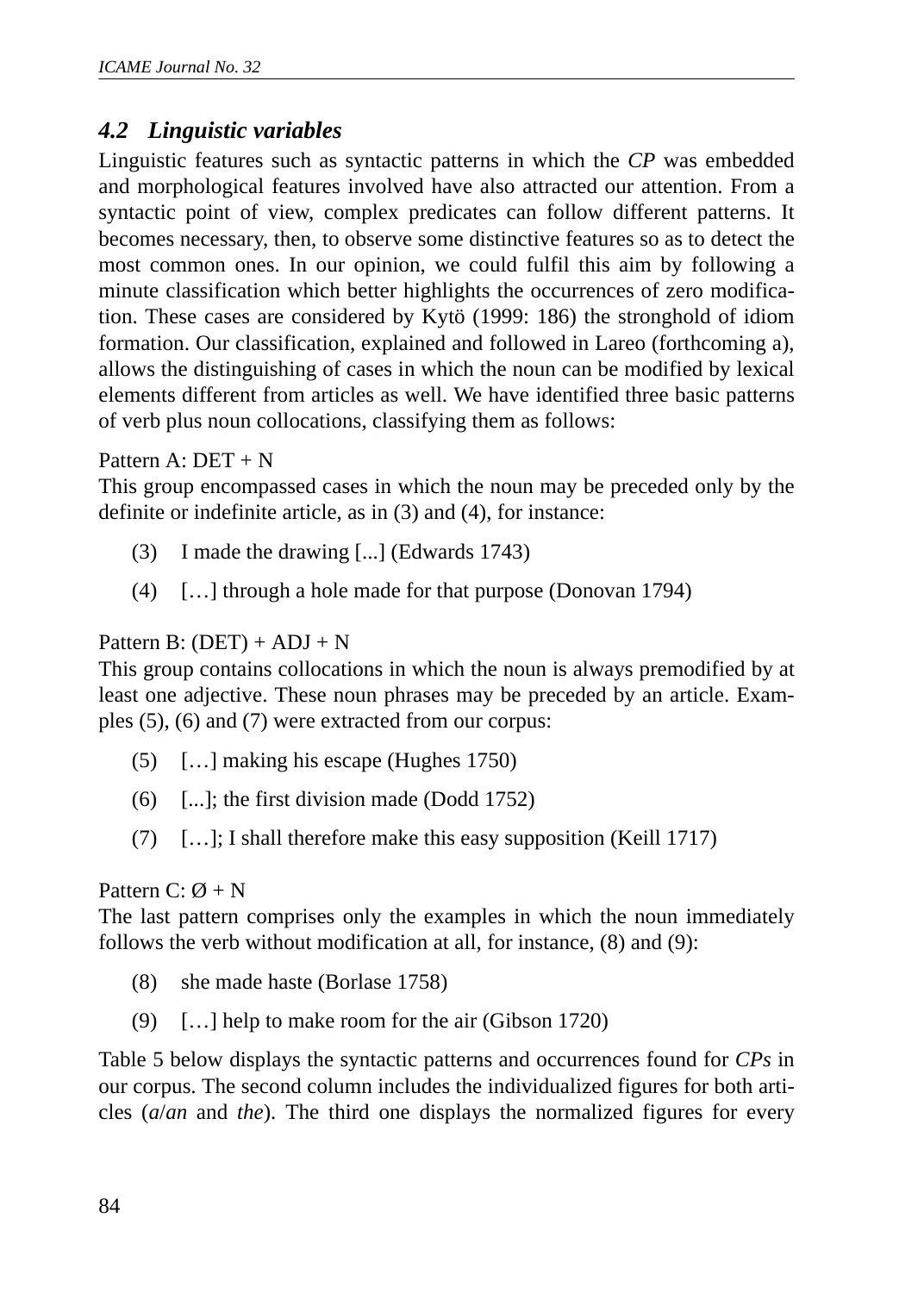1,000 words of the whole 101,674 words*.* The last column shows the percentages of the listed patterns, or the occurrences out of the number of *CPs*.

| Patterns              |                | #       |    | $(101, 674$ words) | $\frac{6}{9}$<br>$(67 \text{ }CPs)$ |
|-----------------------|----------------|---------|----|--------------------|-------------------------------------|
| $PA: DET + N$         | $a$ /an<br>the | 11<br>4 | 15 | 0.15               | 22.39                               |
| $PB: (DET) + ADJ + N$ |                |         | 31 | 0.30               | 46.27                               |
| $PC: \emptyset + N$   |                |         | 21 | 0.21               | 31.34                               |
| <b>Total</b>          |                |         | 67 |                    |                                     |

*Table 5:* Syntactic patterns (A,B,C) followed by our findings

Table 5 shows that our *CPs* are mainly modified by adjectives, precisely one of the reasons adduced to their usage. However, the most interesting result is the one obtained by pattern (C). This pattern, as already mentioned, better shows the dependency, lexicalization or grammaticalization process followed by some of these constructions. Our figures also support Moralejo's opinion  $(2002, 2003)^7$ about the reason to choose these analytical constructions. She also observed that the syntactical variation these collocations offered, namely, to break the strict English word order and to include modifiers, is not the only reason to use them.

Moralejo, however, followed a different classification proposed by Hiltunen (1999). Thus, we have also decided to take Hiltunen's model to make the comparison with future and previous studies possible (Lareo forthcoming a, Lareo forthcoming b). He identifies the four patterns that follow:

Pattern 1: verb +  $a / an + (Modifier/s) + noun$ Pattern 2: verb +  $(Modifier/s)$  + noun Pattern 3: verb + the + (Modifier/s) + noun Pattern 4: verb + (the) + (Modifier/s) + noun plural

Only the first three of Hiltunen's types have been considered for this study. Pattern 4 is not a significant case for us because the nouns involved in *CPs* followed the morphological rules to form their plurals. Besides, when the noun is used in the plural with a specific meaning, i. e. when the dictionary has an entry for that plural form, we take it as a normal noun ending in –*s*.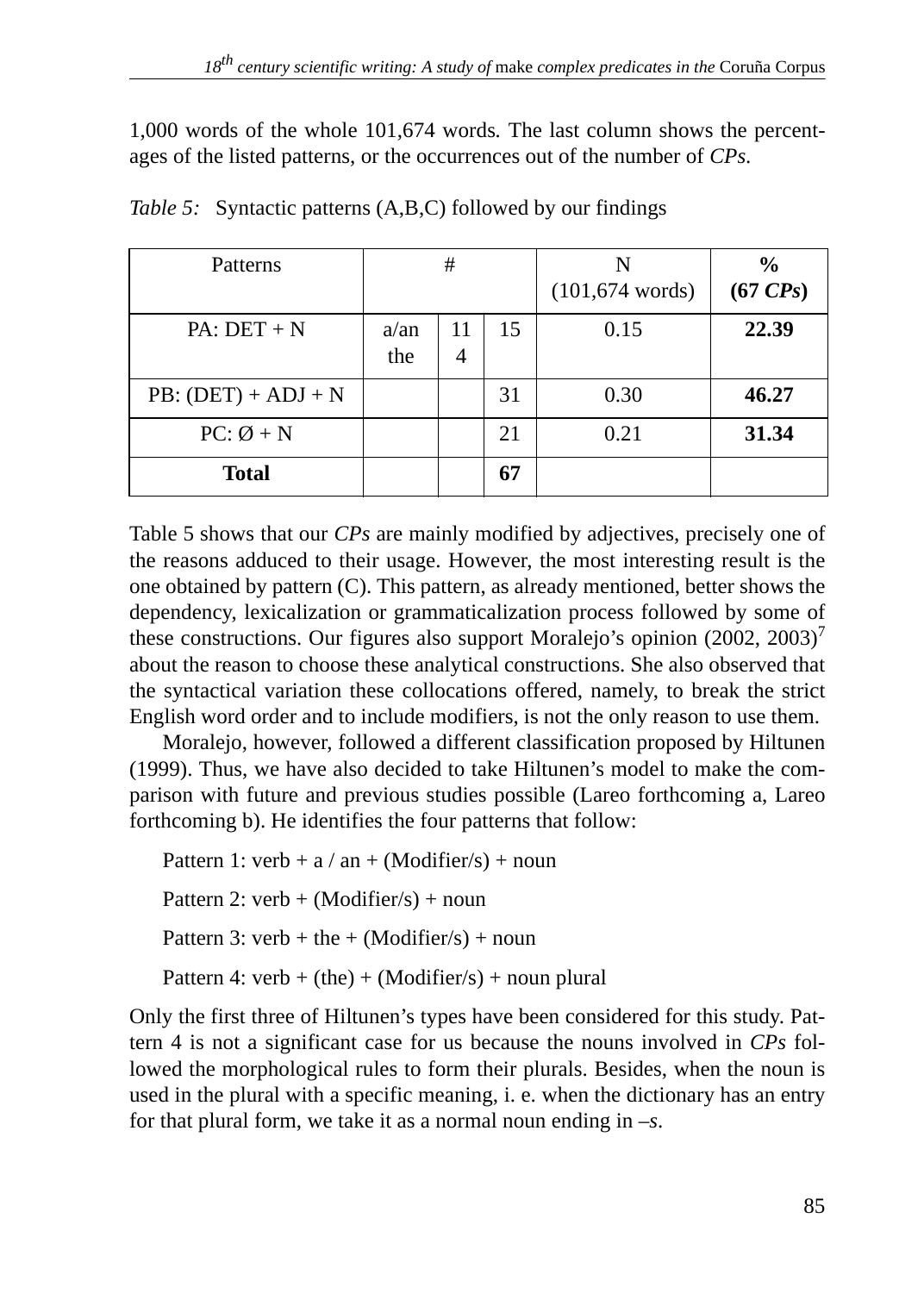In Table 6, the distribution of Hiltunen's patterns, the number of tokens and the normalized figures and percentages of *make*-complex predicates in our scientific writings are shown:

| Syntactic pattern      | #  | N (101,674 words) | $% (67 \text{ CPs})$ |
|------------------------|----|-------------------|----------------------|
| $P1 - A + (Mod) + N$   | 22 | 0.22              | 33.8                 |
| $P2 - (Mod) + N$       | 36 | 0.35              | 53.7                 |
| $P3 - THE + (Mod) + N$ | g  | 0.09              | 13.4                 |

*Table 6:* Distribution of Hiltunen's patterns in our sub-corpus of the *CC*

The results displayed on Table 6 point out a predominant use of modifiers, more specifically adjectives and possessive pronouns, when the writer chooses these analytical constructions. The versatility of modification constructions such as our *CPs* offer was already pointed out by Jespersen (1954: 117). Nevertheless, although Nickel (1968: 15) presents this quality as the main reason to use this type of collocation, the possibility of being modified should not be taken as the only reason to use *CPs* (Moralejo 2002, 2003). As already mentioned, the fact that the results obtained for pattern C (Table 5), the one in which only the noun follows the verb *make*, without any intervening material, are very near to the ones found for pattern B supports that opinion.

The nouns that are always used in our corpus without any modifiers are: *trial*, *depredations*, *sinkings*, *openings*, *objections*, *use*, *amends*, *room*, and *haste*. Among these, the *CP* formed with *make* and *use* is the type with more occurrences (seven tokens). Above, we present these nouns in their plural forms when a noun was the only form found in our corpus, but these forms cannot always be considered as common plurals. Their plural form is not always relevant except when the plural implies a change in meaning. For instance, in the case of *depredations* (10) and *amends* (11), the plural form seems to be the only possibility. In fact, the *OED* includes a specific meaning for these words: *depre*dation 2b. "*pl*. Destructive operations, ravages (of disease, physical agents)"; and the entry for *amend* has only a link to the entry *amends.* The other nouns in plural are regular plurals:

(10) In this manner they leave from six to a dozen of their eggs, within the fatty substance of the reptile's body, and then fly off to commit further **depredations**. (Goldsmith 1774)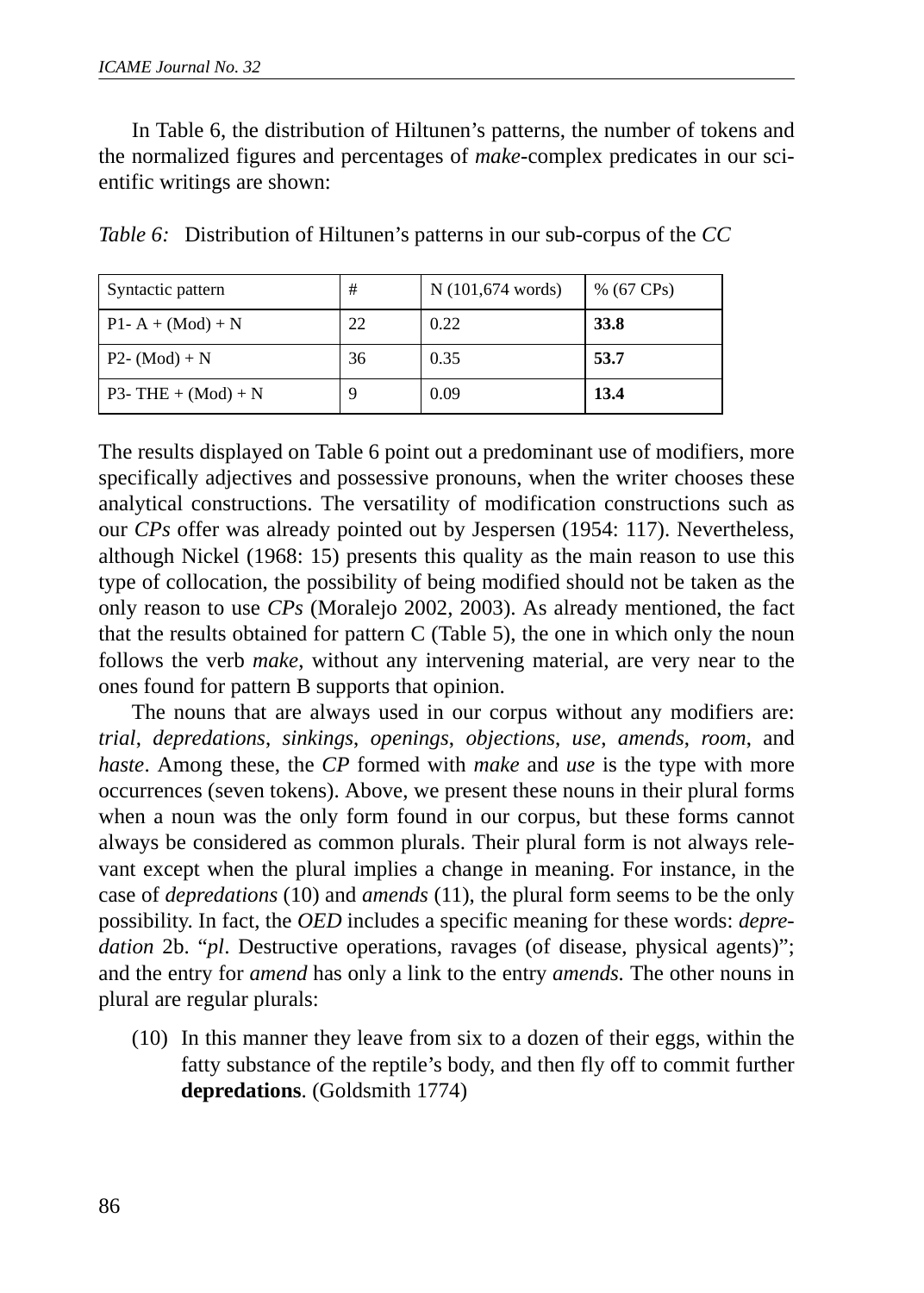(11) […] and that two Fluids of different Viscidities may be separated at the same vicinity to the Heart, if the quantity of the Contacts of the Particles be such as will make **amends** for their want of Solidity (Keill 1717)

As mentioned above, another linguistic feature studied was the morphological process undergone by the nouns involved in our *CPs*. The two morphological processes used, conversion and derivation, yielded different results, as shown below in Table 7. Most tokens of the nouns involved in *CPs* in our corpus are isomorphic (58.2% to 41.8%). Our results coincide with Kytö's (1999: 174– 175) for the period 1500–1710 with the Helsinki Corpus. She pointed out that comparing the results of the most common light verbs found in English *make* and *have* co-occurred with isomorphic nouns less frequently than *take* and *do*. Nevertheless, she concludes that the nouns recorded in her study were predominantly isomorphic, as it is the case in our survey. Conversely, in Lareo (forthcoming b) the results obtained with a  $19<sup>th</sup>$  century selection of the *CC*, containing texts of Astronomy and Mathematics, derivation was by far more common (30.5 to 69.4). So, further research should be done to prove whether or not the morphological processes undergone by the nouns involved in *make*-complex predicates have a direct relation to the period or to the category under survey.

*Table 7:* Morphological process results

|               | Isomorphic | %    | Non-isomorphic | %    |
|---------------|------------|------|----------------|------|
| Tokens $(67)$ | 39         | 58.2 | 28             | 41.8 |

# *5 Complex predicates and related verbs*

The last section of this study has been devoted to the comparison between related verbs and *CPs* frequencies. The use of these collocations in scientific writing has already been attested in this paper, as well as in previous studies with the *CC*, supporting the idea that scientific texts show an exceptionally high proportion of nouns in relation to verbs (Huddleston 1971, Sager *et al.* 1986, Halliday and Martin 1993, Crespo and Moskowich 2006, Moskowich and Crespo 2007). This result is explained due to scientists' greater emphasis on ideas and not on actions. Gotti (2005: 166) also mentions the evolution of the syntax of scientific English and the new research methodology as important elements conflicting with the limitations of the English language. Scientists make linguistic decisions as well, showing their preference for the use of deverbal nouns that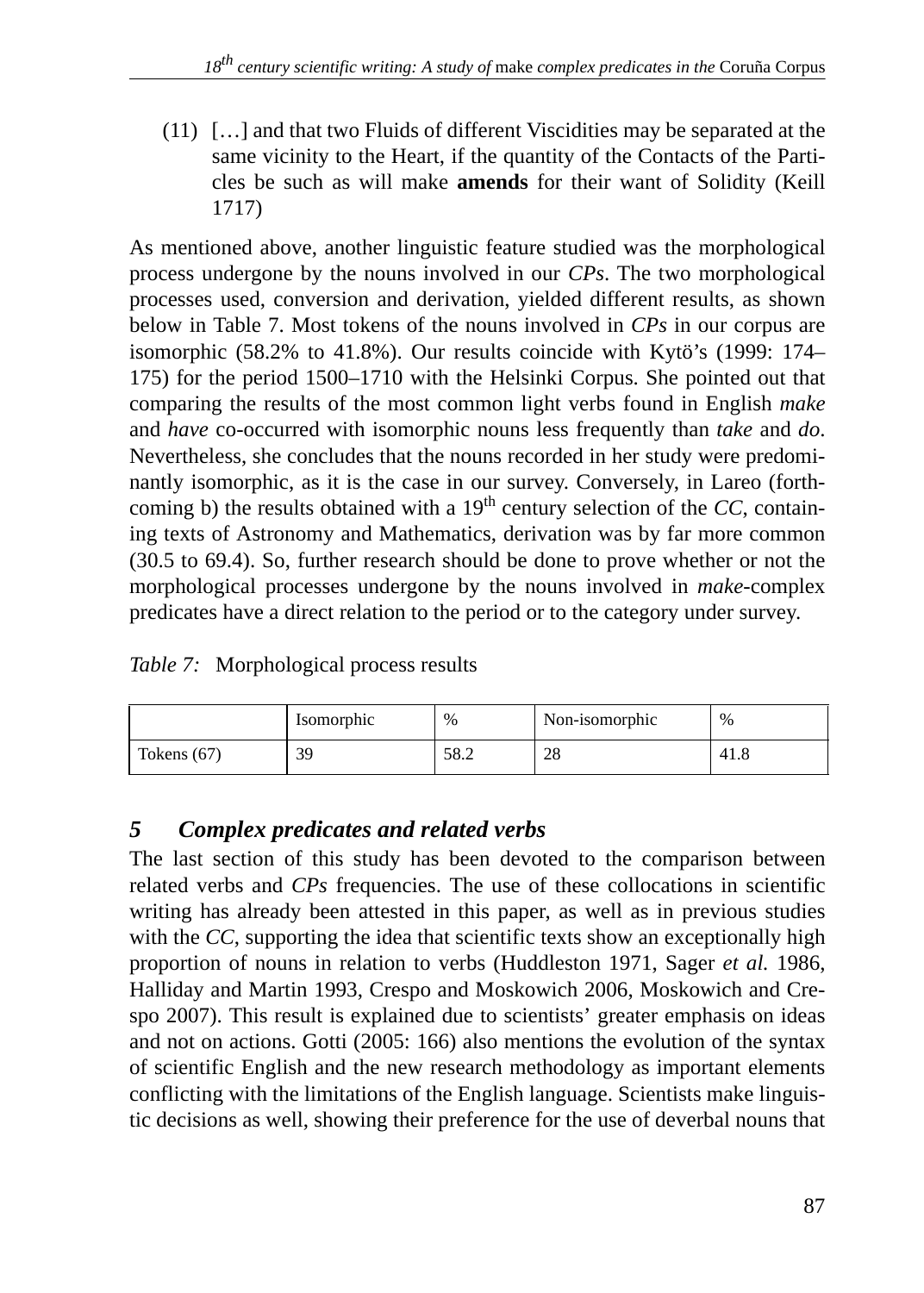implied a decline in the use of verbs. But this tendency leads to the creation of new words such as the deverbal nouns as well as the denominal verbs. These two elements are the focus of our following search for *CPs* and their related verbs.

As the main element of our *CPs* is also a noun, our results support those previous opinions. But we do not yet take for granted Nickel's (1968: 2) statement about the "marked tendency in modern English, scientific as well as colloquial, to use complex verbal structures in place of simple verbs". In attempt to verify this assertion, all etymologically related verbs, isomorphic and non-isomorphic, were examined in our corpus to observe the tendency followed by our texts.

As pointed out in previous studies on collocations, these constructions cannot always be replaced by a related verb keeping more or less the same meaning. Therefore, only the examples with verbs in which the meaning of the verb most clearly matches the meaning of the *CP* were counted. Thus, examples such as (12), representing a different meaning of the verb *appear1*, and (13), another meaning of the verb *observe*, were excluded because they do not have the same meaning as the *CPs* found in our corpus in which the corresponding nouns are involved. On the contrary, examples such as (14), with the verb *appear2*, and (15), with the verb *escape1*, were taken into account because they maintain more or less the same meaning as the *CPs* included in (16) and (17) respectively:

- (12) And since it will appear, that the whole Animal Oeconomy does likewise depend upon this attractive Power […] (Keill 1717)
- (13) In Asia and Africa they have been observed by travellers in many parts [...] (Donovan 1794)
- (14) It is evident the Sprats are young Herrings, since they *appear* immediately after the Herrings are gone […] (Dodd 1752)
- (15) They are brought to us with much Difficulty, many dying for one that *escapes* in the Voyage (Edwards 1743)
- (16) […] the males and females, that are furnished with four large wings each, are more slow in **making their appearance** (Goldsmith 1774)
- (17) The latter soon afterwards **making his Escape** also, his Mother, in a short time, pined to Death (Hughes 1750)

Scientific writing has evolved apace with scientific methodology and thought (Atkinson 1999, Valle 1999, Taavitsainen and Pahta 2004, Esteve 2006, Lareo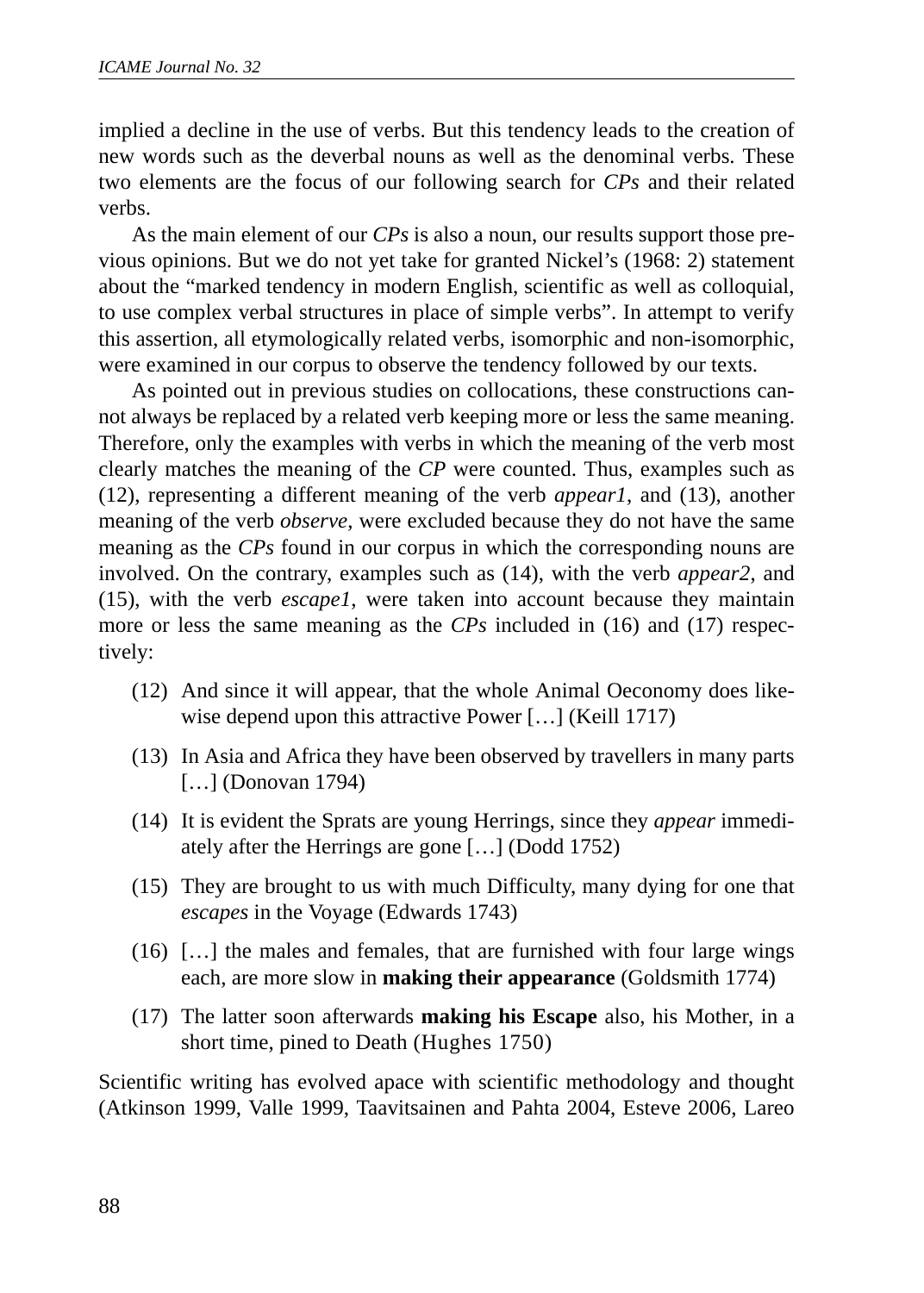and Montoya forthcoming); therefore, our study of  $18<sup>th</sup>$  century scientific texts might yield different results than the ones focused on latter periods. Expectedly, contrary to Nickel's comment on Present-Day English (1968), the findings of our search show a striking difference in the use of *CPs* and related verbs. Whereas only 67 complex predicates (normalized figure 0.66) were found, the number of examples using related verbs in this corpus is evidently higher, namely, 290 occurrences (2.85). The results of this last search are displayed in Table 3, in the fifth column under the heading "#" (tokens or occurrences of each verb). As already mentioned, these figures only include the occurrences in which the meaning of the verb matches the meaning of the *Complex Predicate*.

# *6 Concluding remarks*

In this paper we have studied the use of one type of collocation formed by *make* followed by a noun in  $18<sup>th</sup>$  century scientific writing. The type of collocation searched was the one called by Cattell (1984) Complex Predicate and the texts surveyed were taken from the Life Sciences subcorpus included in the *Coruña Corpus of English Scientific Writing.* 

We have focused our attention on several points concerning sociolinguistic and linguistic features, obtaining expected as well as unexpected results. The first extralinguistic variable analysed was the age of the author when the text was published. Although they range from 26 to 62, this parameter seems to be irrelevant for the topic under examination.

The next feature studied was the author's origin. The results obtained show that this variable is important when dealing with Irish authors and, to a lesser degree, with the ones born or raised in the middle West. This increase in the use of *CPs* in texts written by Irish authors was already observed in previous studies based on literary texts. Our future aim, therefore, would be to investigate the linguistic habits acquired by Irish writers that use English as the language of their writings to find a possible connexion.

The chronological variable has also revealed that our texts show a gradual increase of *CPs* from the beginning to the end of the century. The fact that previous studies based on different  $19<sup>th</sup>$  century disciplines of the *CC* gave results with a more similar number of occurrences encourages us to keep researching this topic. A future comparison between disciplines from a chronological point of view could also determine if each discipline of the *CC* has its own distinctive linguistic features, or, to the contrary, it would not affect the perspective of considering scientific writing as a unity with minor variations.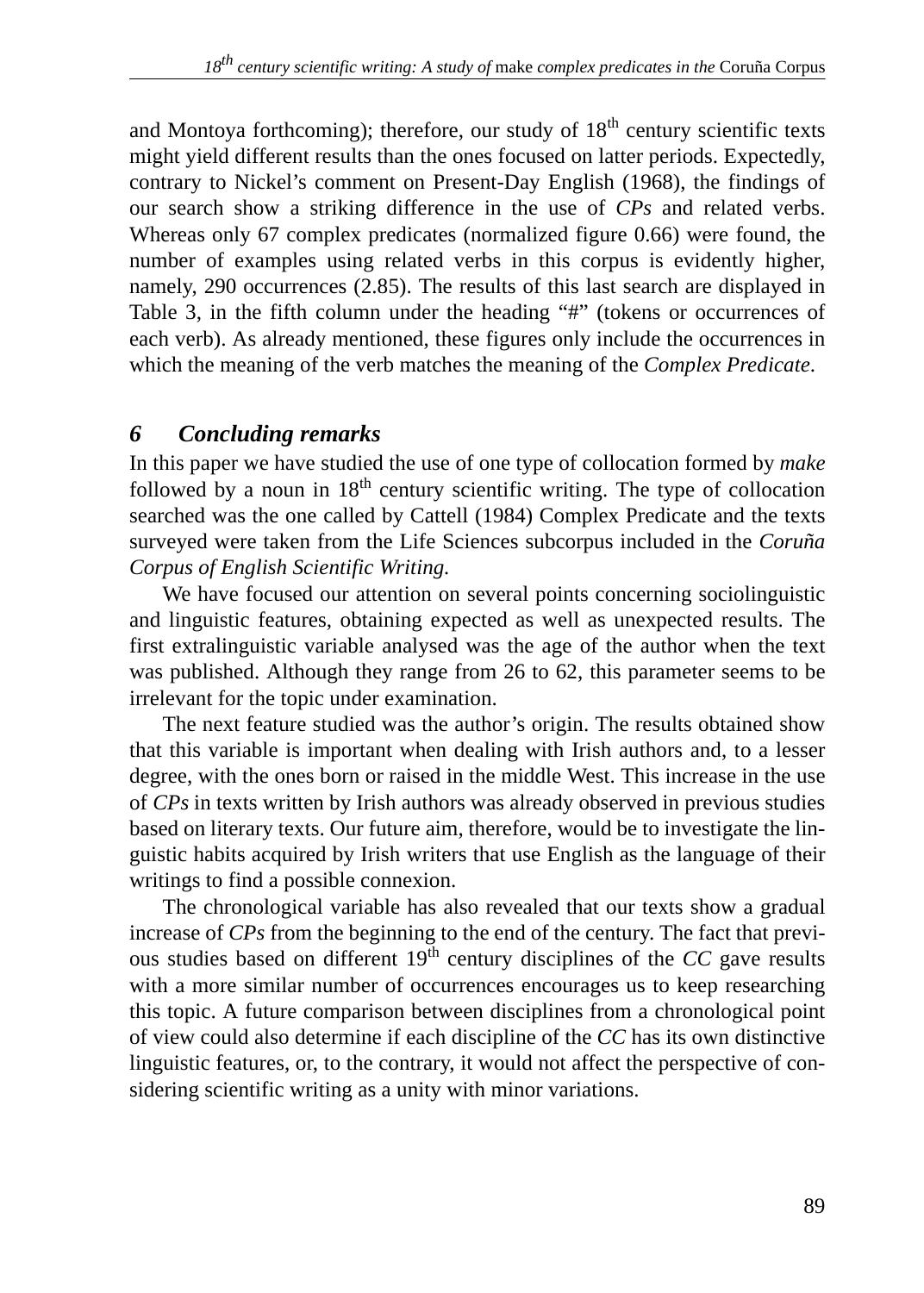The last feature analysed was the degree of technicality, understood as the scale from a colloquial to a formal register. Taking into account previous opinions about the use of collocations, the results were unexpected. The texts with a higher degree of technicality showed more tokens than the ones classified as more popular. This result shows that *CPs* were also a scientific linguistic device at that time, regardless of register.

Linguistic variables such as morphological features and syntactic patterns followed by our *CPs* have also been analysed. The morphological analysis of the nouns showed that most of them are isomorphic, coinciding with Kytö's results for an earlier period. As expected, our *CPs* showed a clear tendency to be modified. However, the fact that the next pattern in frequency was PC (the one in which the noun immediately follows the verb) could reveal a step in a process of lexicalization or grammaticalization.

Although we have verified that *make* complex predicates are also a linguistic device of 18<sup>th</sup> century scientific texts included in the category of Life Sciences of the *CC*, the scientists' preference for using verbs rather than *CPs* was observed. This result is explainable taking into account that the aim and nature of scientific writings is to describe how the results were achieved using a more concise and precise language. In this sense, the advantages collocations such as *CPs* offer, namely, allowing for more flexibility in the strict word order of English and therefore more syntactic possibilities, do not seem to be as necessary for this register.

One of our future aims would be to compare the evolution of *make*-complex predicates found in the *CC*, analysing them from different points of view. The first one considered would be to expand the chronological span, to make possible the comparison of different subcorpora from 1700 to 1900. The type of text (treatise, essay, encyclopaedia, handbook, text-book, etc.) would be another interesting variable to consider, together with the discipline involved. We hope that these future studies will help to enhance and complement our knowledge of the use and evolution of this particular aspect of scientific English.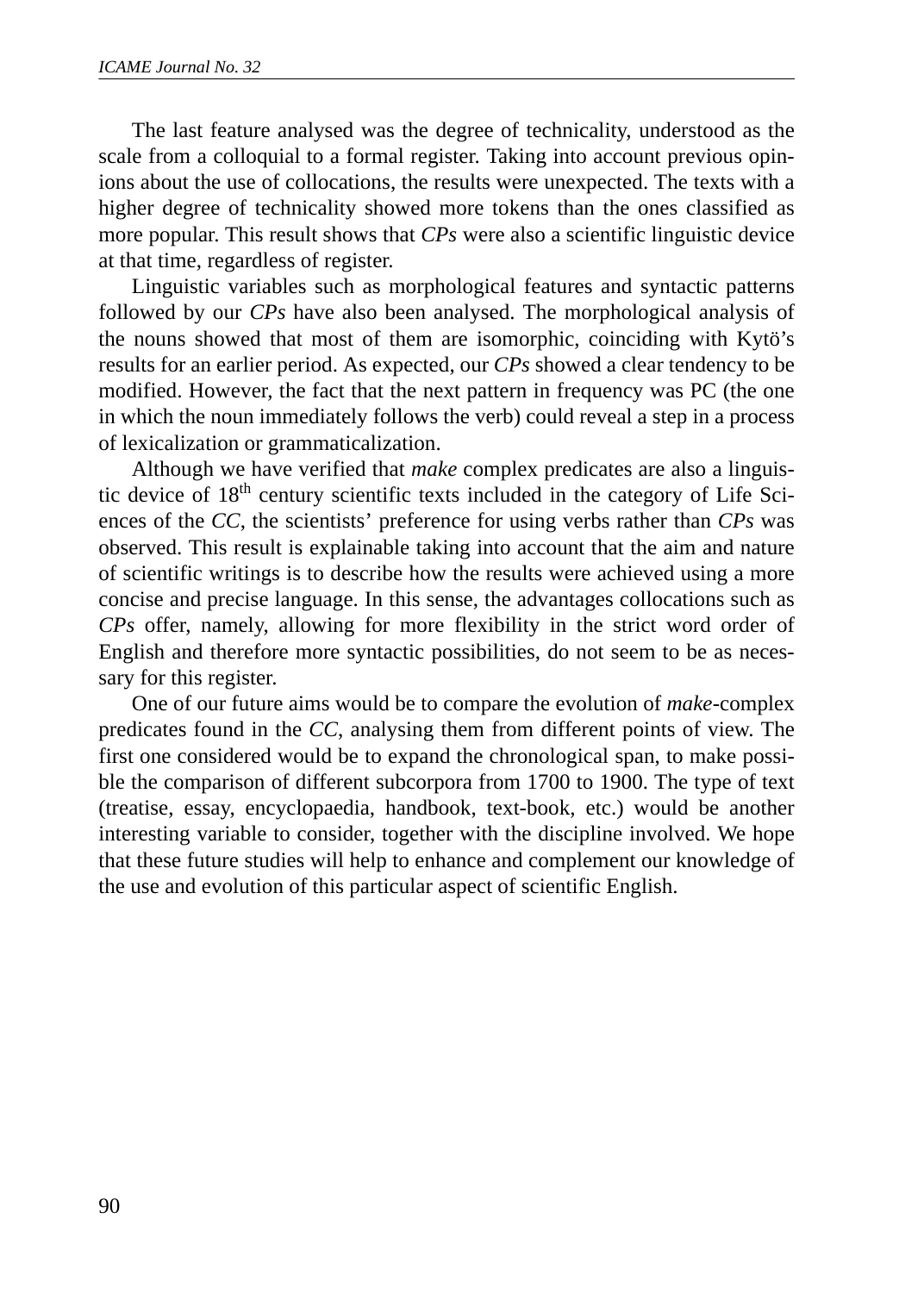### *Appendix: Fields of Science and Technology (International Standardisation of Statistics on Science and Technology, UNESCO 1978) (Lareo forthcoming a)*

#### **I. Natural Sciences.**

Astronomy, bacteriology, biochemistry, biology, botany, chemistry, entomology, geology, geophysics, mathematics, meteorology, mineralogy, computing, physical geography, physics, zoology and other allied subjects.

### **II. Engineering and Technology.**

Engineering sciences such as: chemistry, civil, electrical and mechanical engineering and their specialised subdivisions; forest products; applied sciences such as geodesy, industrial chemistry, etc.; architecture, the science and technology of food production; specialised technologies of interdisciplinary fields, e.g. systems analysis, metallurgy, mining, textile technology and other allied subjects.

#### **III. Medical Sciences.**

Anatomy, stomatology, basic medicine, paediatrics, obstetrics, optometry, osteopathy, pharmacy, physiotherapy, public health services, technical health assistance and other allied subjects.

### **IV. Agricultural Sciences.**

Agronomy, zootechnics, fisheries, forestry, horticulture, veterinary medicine and other allied subjects).

#### **V. Social Sciences.**

Anthropology (social and cultural) and ethnology, demography, geography (human, economic and social), law, linguistics, management, political sciences, psychology, sociology, organisation and methods, miscellaneous social sciences and interdisciplinary, methodological and historical S&T activities relating to subjects in this group.

Physical anthropology, physical geography and psychophysiology should normally be classified with the natural sciences.

### **VI. Humanities.**

Arts (history of art and art criticism, excluding artistic 'research'), ancient and modern languages and literatures, philosophy (including the history of science and technology), prehistory and history, together with auxiliary historical disciplines such as archaeology, numismatics, palaeography, genealogy, etc.), religion, other subjects and humanistic branches as well as other methodological and historical S&T activities relating to the subjects in this group.

### *Notes*

1. The research reported on here was funded by Diputación de A Coruña, Universidade da Coruña and the Xunta of Galicia through its Consellería de Innovación e Industria, through its Dirección Xeral de Investigación e Desenvolvemento, grant number PGIDIT07PXIB104160PR, supervised by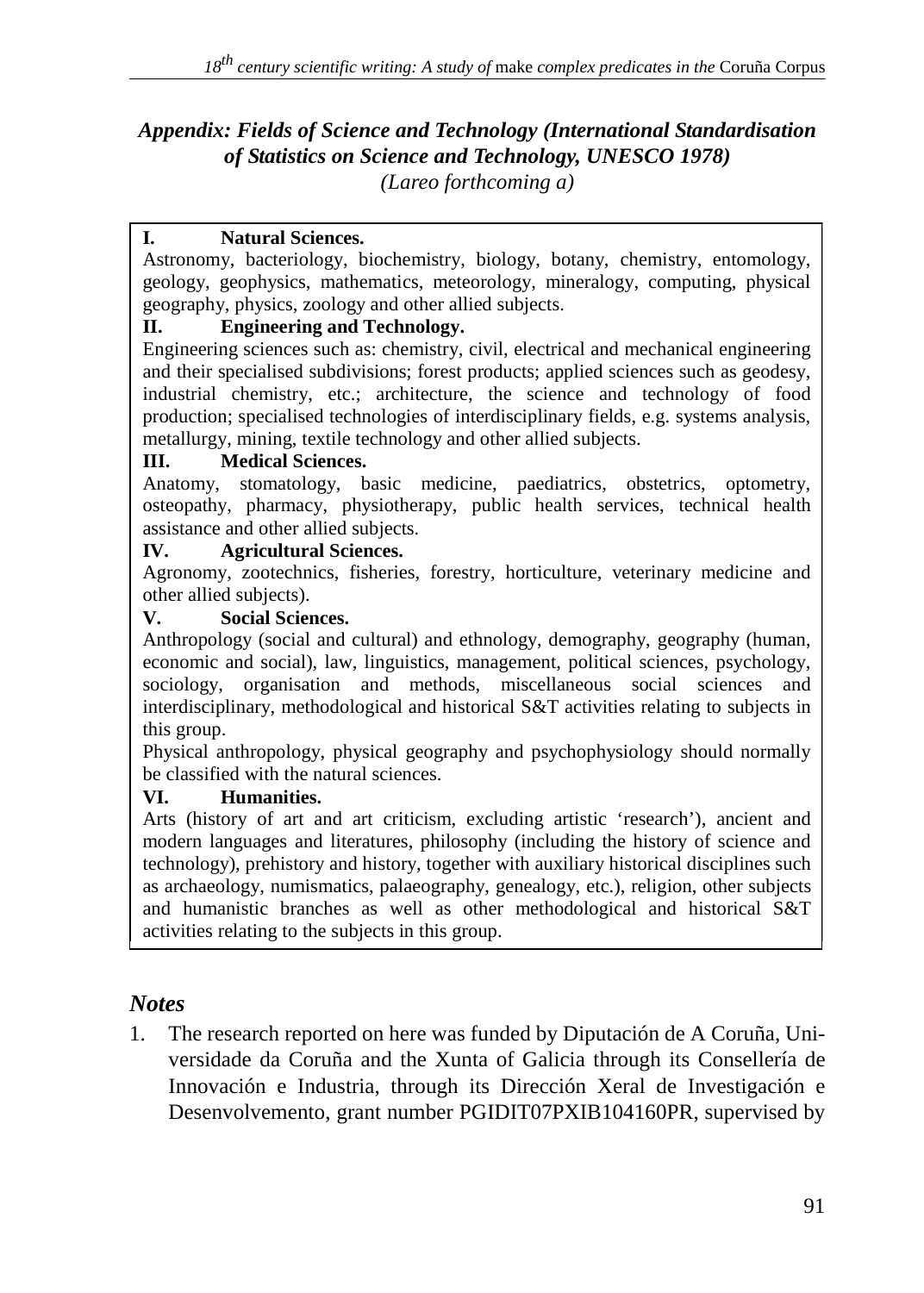Isabel Moskowich. Also, this research has benefited from grant 06I449.01/1 funded by Fundació Caixa Castelló-Bancaja. These grants are hereby gratefully acknowledged. We would like to thank the Department of Hispanic Studies of the University College Cork for its support and assistance in compiling the corpus.

- 2. "Texts Conventions and Genre Evolution" is one of the research lines of *The Research Unit for Variation, Contacts and Change in English (VARIENG).* One of the projects carried out by this Research Unit is the compilation of the *Corpus of Early English Medical Writing (CEEM*), comprising data from 1375 till 1700.
- 3. Only groups I and II of Claridge's "verbo-nominal combinations" in which the verbs *make*, *have*, *take*, *do* and *give* are involved in a collocation were taken into account for the totals. These two groups differ only in the compulsory use of an object that must be attached to the nominal part with the help of a preposition. Claridge includes, as members of group I, "simple verb-noun units" such as *take a walk, make a resolution, do harm*, whereas group II is formed by "verb-noun-preposition units" such as *make use of, take care of, give account of* (Claridge 2000: 40, 69–81)*.*
- 4. Twenty plays by Shakespeare and the *Sonnets,* eleven texts by Marlowe, eight by Middleton, five editions of Webster's works, three plays by Johnson, two by Marston, two texts by Sidney and single items by Behn, Cowley, Donne, Dryden, Marvell, Milton, Spenser and Udall (Hiltunen, 1999: 135).
- 5. However, if we focus our attention only on the Astronomy subcorpus, the results obtained from the first and second half of the century increase progressively. 0.72 is the normalized figure per 1,000 words for the first half (17 tokens out of 23,628 words), whereas for the second half the figure is 1.44 (38 tokens out of 26,372 words). This is an interesting fact because the tokens obtained in the Mathematics subcorpus show remarkable differencies in their numbers. We considered that the typology of Astronomy texts and Life Sciences texts is the same in the sense that all the texts are descriptive. On the contrary, the Mathematic texts included are argumentative.
- 6. These collocations are described by Biber et *al.* (2000: 1026) as "relatively idiomatic expressions".
- 7. Her research concentrated on composite predicates in the Middle English section of the *Helsinki Corpus*.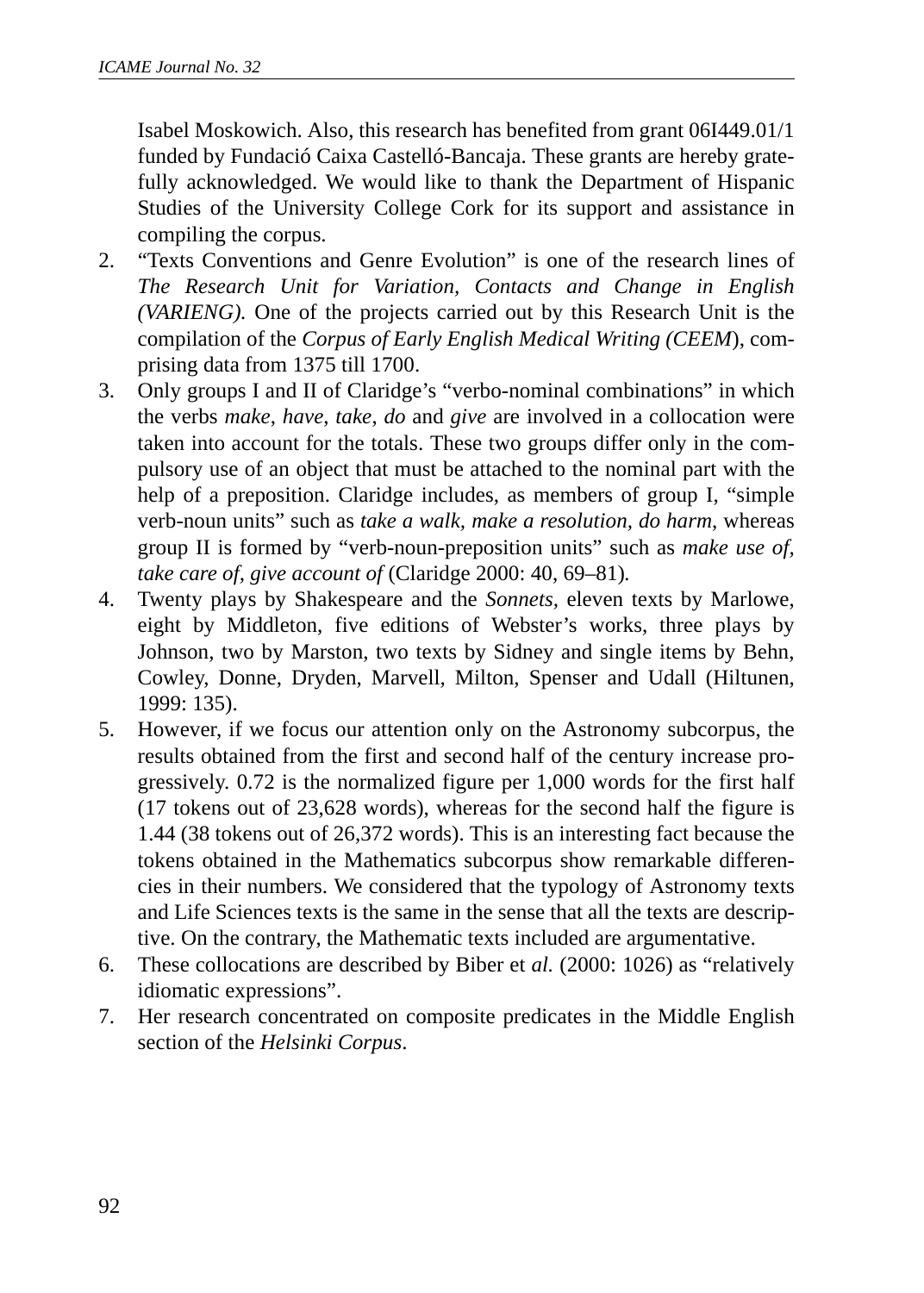## *Primary sources*

- Boreman, Thomas. 1730. *A Description of Three Hundred Animals; Viz. Beasts, Birds, Fishes, Serpents, and Insects. With a Particular Account of the Whale-fishery.* London: Printed by Rich Ware; T. Game (10,181 words).
- Borlase, William. 1758. *The Natural History of Cornwall.* Oxford: Printed for the author; by W. Jackson: Sold by W. Sandby, London; and the booksellers of Oxford (10,200 words).
- Dodd, James Solas. 1752. *An Essay towards a Natural History of the Herring*. London: Printed for T. Vincent. Near Chancery-Lane, Fleet-Street (9,876 words).
- Donovan, Edward. 1794. *Instructions for Collecting and Preserving Various Subjects of Natural History: As Animals, Birds, Reptiles, Shells, Corals Plants, &c.* London: Printed for the Author (10,192 words).
- Edwards, George. 1743. *A Natural History of Birds.* London: Printed for the author, at the College of Physicians in Warwick-Lane (10,180 words).
- Gibson, William. 1720. *The Farriers New Guide: Containing First, the Anatomy of a Horse […]*. London: Printed for William Taylor (10,300 words).
- Goldsmith, Oliver. 1774. *An History of the Earth, and Animated Nature: In Eight Volumes*. Vol. 8. London: Printed for J. Nourse (10,369 words).
- Hughes, Griffith. 1750. *The Natural History of the Island of Barbados.* London: Printed for the author; and sold by most booksellers in Great Britain and Ireland (10,592 words).
- Keill, James. 1717. *Essays on Several Parts of Animal Oeconomy*. London: Printed for George Strahan (10,300 words).
- Smith, Sir James Edward. 1797. *The Natural History of the Rarer Lepidopterous Insects of Georgia. Including their Systematic Characters, the Particulars of their Several Metamorphoses and the Plants on which they Feed.* London: Printed by T. Benneley for the author (9,484 words).

# *Secondary sources*

- Akimoto, Minoji and Laurel Brinton. 1999. The origin of the composite predicates in Old English. In L. Brinton and M. Akimoto (eds.). 21–58.
- Atkinson, Dwight. 1999. *Scientific discourse in sociohistorical context. The Philosophical Transactions of the Royal Society of London 1675–1975*. London: Lawrence Erlbaum Associates.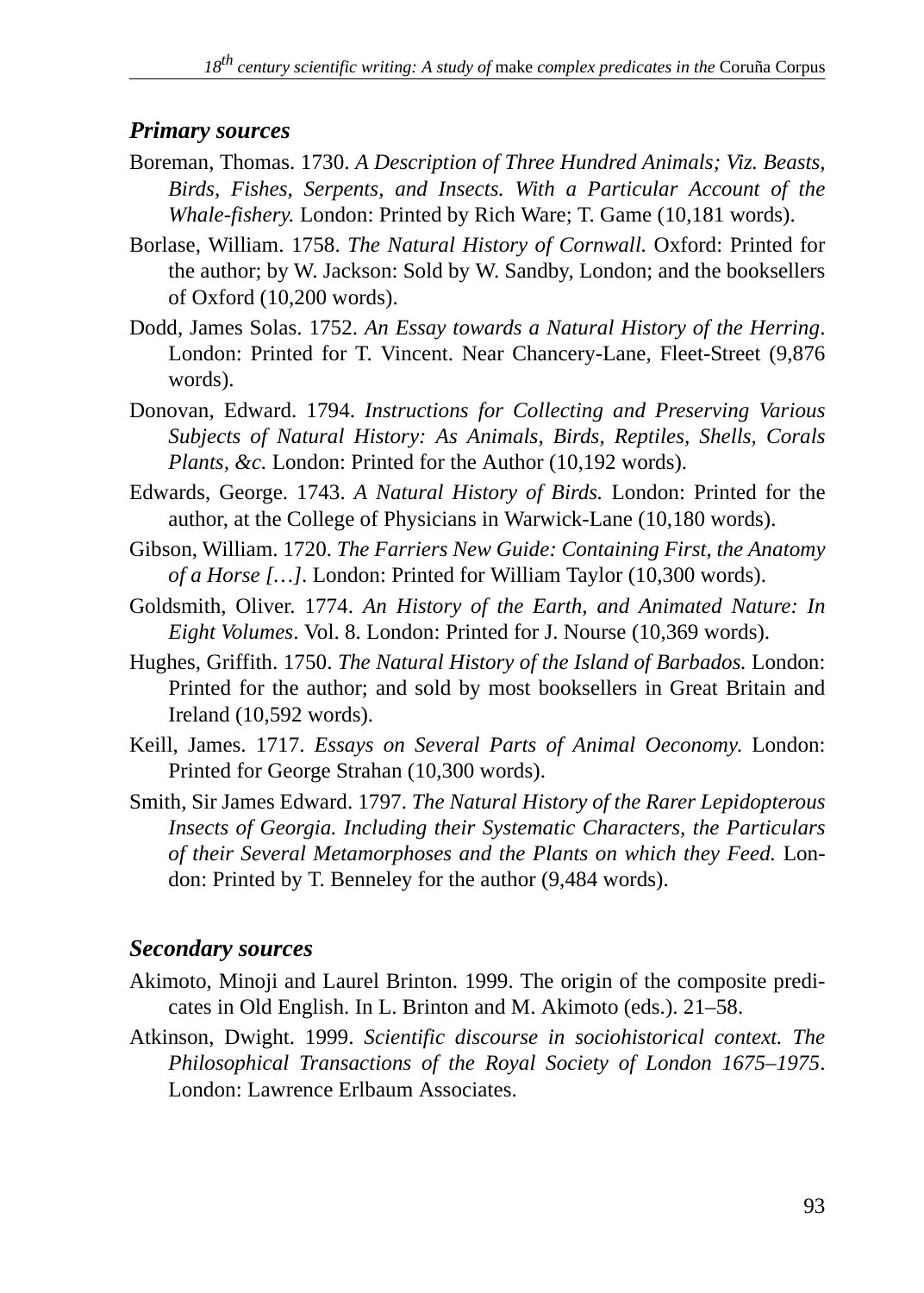- Bailey, Richard W. 1999. *Nineteenth-century English*. Ann Arbor: The University of Michigan Press.
- Biber, Douglas. 1993. Representativeness in corpus design. *Literary and Linguisitic Computing* 8 (4): 243–257.
- Biber, Douglas, Stig Johansson, Geoffrey Leech, Susan Conrad and Edward Finegan. 2000. *Longman grammar of spoken and written English.* Harlow: Pearson Education.
- Boyle, Robert. 1725. Heads for the natural history of a country. In P. Shaw (ed.).  $5-14.$
- Brinton, Laurel and Minoji Akimoto (eds.). 1999. *Collocational and idiomatic aspects of composite predicates in the history of English*. Amsterdam/Philadelphia: John Benjamins.
- Cattell, Ray. 1984. *Composite predicates in English*. *Syntax and semantics*. Sydney, Australia: Academic Press.
- Claridge, Claudia. 2000. *Multiword verbs in Early Modern English*: *A corpusbased study.* Amsterdam/Atlanta: Rodopi.
- Crespo, Begoña and Isabel Moskowich. 2006. Latin forms in vernacular scientific writing: Code-switching or borrowing? In R.W. McConchie, O. Timofeeva, H. Tissari and T. Säily (eds.). *Selected proceedings of the 2005 Symposium on New Approaches in English Historical Lexis (HEL-LEX),* 51–59*.* Somerville, MA: Cascadilla Press.
- Curme, George O. 1947. *English grammar*. New York: Barnes and Noble.
- Dixon, Robert M. W. 1992. *A new approach to English grammar on semantic principles*. Oxford: Clarendon Press.
- Esteve, M. J. 2006. Medical terminology across the centuries: Distinctive features of a chronological study in the field of ophthalmology. *Ibérica* 12: 111–126.
- Görlach, Manfred. 1999. *English in nineteenth-century England. An introduction*. Cambridge: Cambridge University Press.
- Gotti, Maurizio. 2005. *Investigating specialized discourse*. Bern: Peter Lang*.*
- Halliday, M. A. K. and James R. Martin (eds.). 1993. *Writing science: Literacy and discursive power.* Pittsburgh: University of Pittsburgh Press.
- Hiltunen, Risto. 1999. Verbal phrases and phrasal verbs in Early Modern English. In L. Brinton and M. Akimoto (eds.). 133–166.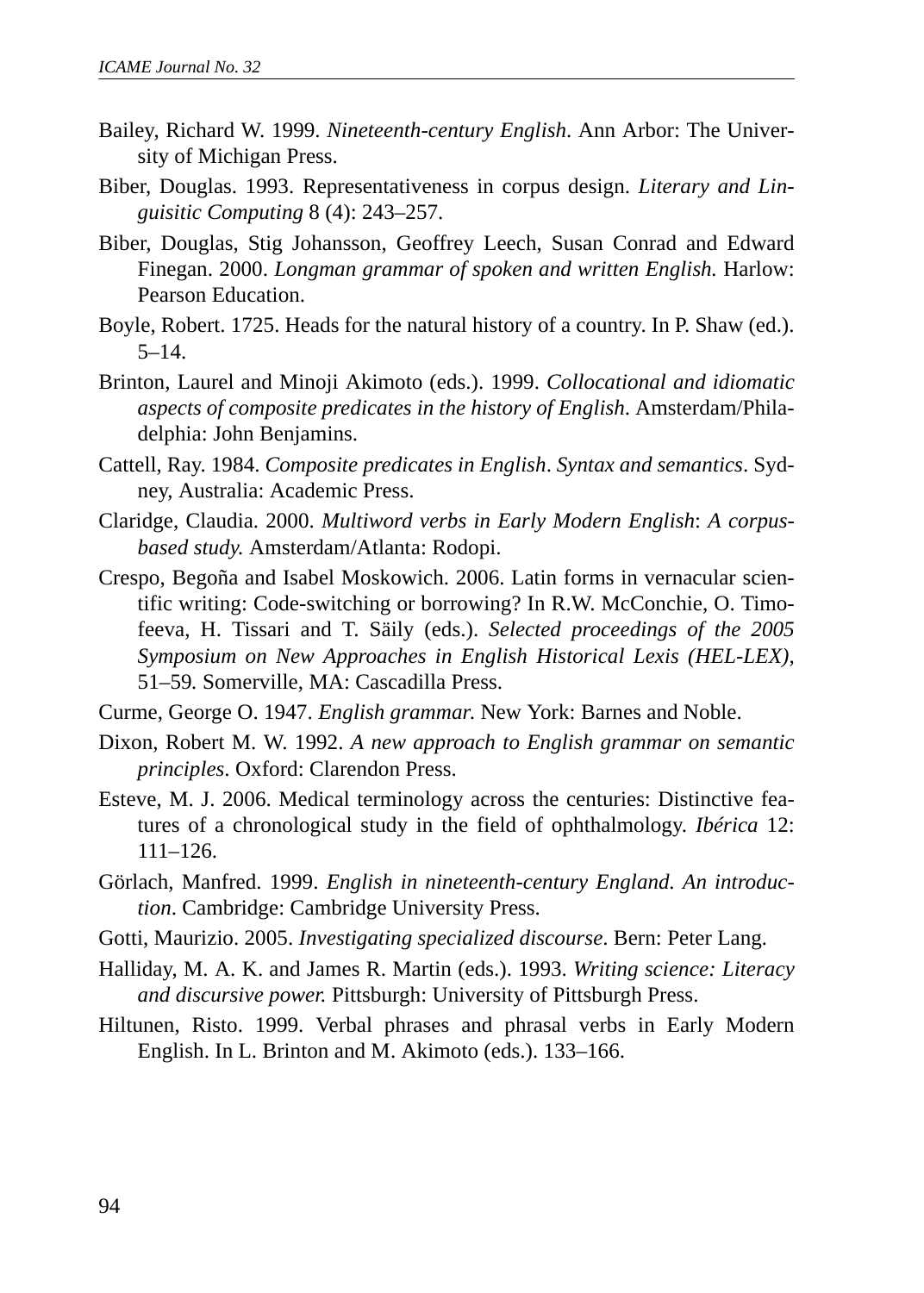- Huddleston, Rodney D. 1971. *The sentence in written English: A syntactic study based on an analysis of scientific texts.* Cambridge: Cambridge University Press.
- Jespersen, Otto. 1954. *A Modern English grammar on historical principles.* Part VI: *Morphology*. With the assistance of P. Christophersen, N. Haislund and K. Schibsbye. London: George Allen & Unwin.
- Kytö, Merja. 1999. Collocational and idiomatic aspects of verbs in Early Modern English. In L. Brinton and M. Akimoto (eds.). 167–206.
- Lareo, Inés. 2006. Colocaciones verbo-nombre en Inglés Moderno Tardío. Algunos aspectos de su comportamiento y evolución. (Unpublished PhD diss. A Coruña University).
- Lareo, Inés. Forthcoming a. *Make*-collocations in nineteenth-century scientific English. *Studia Neophilologica.*
- Lareo, Inés. Forthcoming b. Analysing a type of collocation. *Make* complex predicates in 19<sup>th</sup> century science and fiction.
- Lareo, Inés and Isabel Moskowich. Forthcoming. *Make* plus adjective in 18th century science and fiction: Some issues *made public*.
- Lareo, Inés and Ana Montoya Reyes. Forthcoming. Scientific writing: Following Robert Boyle's principles in experimental essays—1704–1998.
- Matsumoto, Meiko. 1999. Composite predicates in Middle English. In L. Brinton and M. Akimoto (eds.). 59–96.
- Moralejo Gárate, Teresa. 2002. Composite predicates and modification flexibility in Middle English. *Atlantis* 24 (1): 299–302.
- Moralejo Gárate, Teresa. 2003. *Composite predicates in Middle English*. München: LINCOM.
- Moskowich-Spiegel Fandiño, Isabel and Begoña Crespo. 2007. Presenting the Coruña Corpus: A collection of samples for the historical study of English scientific writing. In J. Pérez-Guerra, J.L. Bueno Alonso, D. González-Álvarez and E. Rama Martínez (eds.). '*Of varying language and opposing creed': New insights into Late Modern English,* 341–357. Berlin/New York: Peter Lang.
- Nickel, Gerhard. 1968. Complex verbal structures in English. *IRAL* (*International Review of Applied Linguistics*) 6 (1): 1–21.
- *OED* on CD-ROM. Version 3.00. 2002. Oxford: Oxford University Press.
- Poustma, Hendrik. 1904. *A grammar of Late Modern English*. Part I: *The sentence*. Groninger: P. Noordhoff.